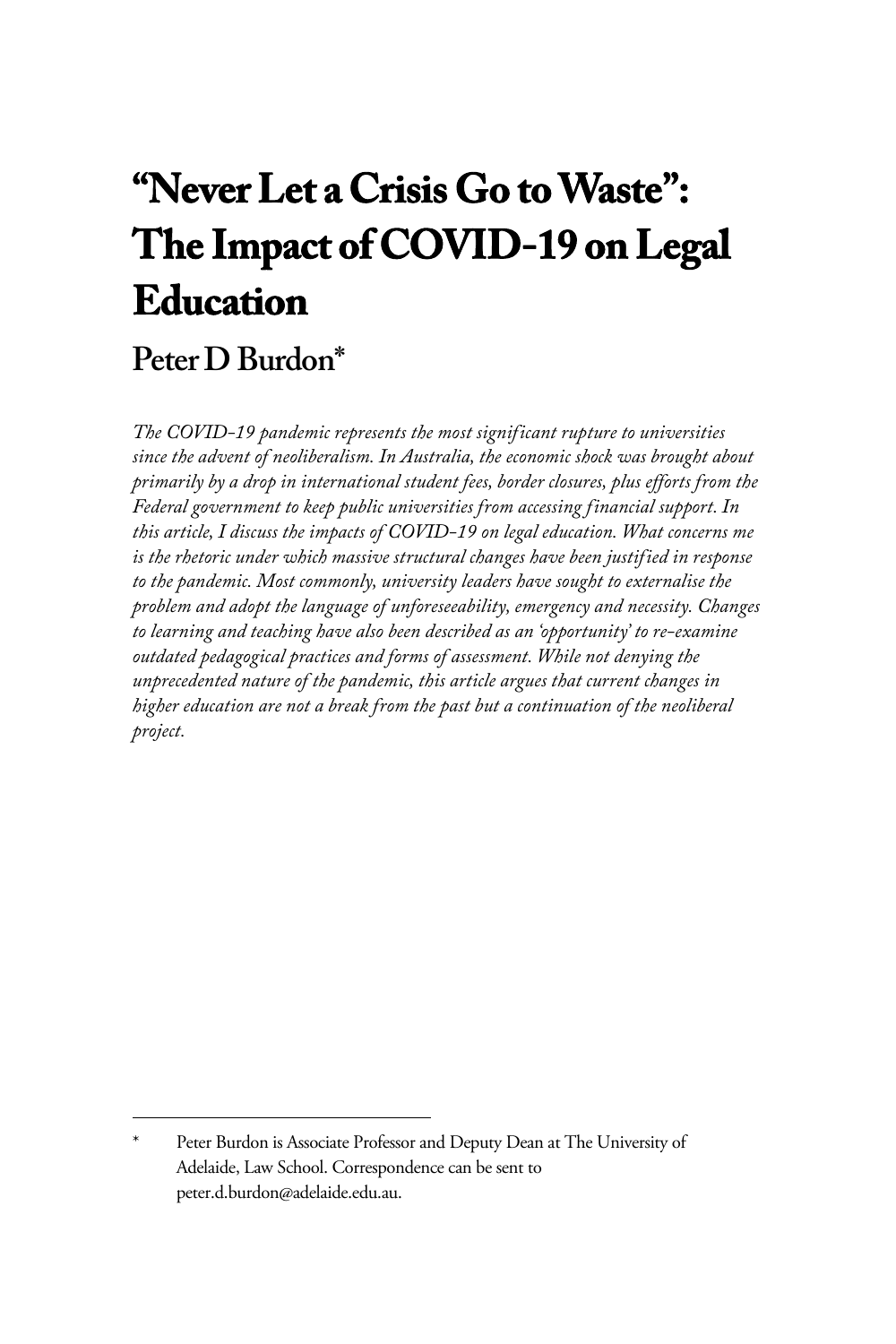2 Burdon, The Impact of COVID-19 on Legal Education

\_\_\_\_\_\_\_\_\_\_\_\_\_\_\_\_\_\_\_\_\_\_\_\_\_\_\_\_\_\_\_\_\_\_\_\_\_\_\_\_\_\_\_\_\_\_\_\_\_\_\_

- I. INTRODUCTION
- II. NEOLIBERALISM AND LEGAL EDUCATION
- III. CRISIS AND NEOLIBERALISM
- IV. NEVER LET A GOOD CRISIS GO TO WASTE
	- A. Job Losses and Casualization
	- B. Cuts to Programs
	- C. Finding New Markets
	- D. Online Learning: Here to Stay?

\_\_\_\_\_\_\_\_\_\_\_\_\_\_\_\_\_\_\_\_\_\_\_\_\_\_\_\_\_\_\_\_\_\_\_\_\_\_\_\_\_\_\_\_\_\_\_\_\_\_\_

E. Changes to Assessment

V. CONCLUSION

#### **I. Introduction**

Since the 1990s, Australian universities have been shaped in the image of neoliberalism. Under this ideology, the idea of the university was neoliberalism. Under this ideology, the idea of the university was transformed into a vehicle for facilitating economic growth. Overseas markets need to be found or created for lucrative internal student fees. With respect to learning and teaching, students are interpellated as customers who consume a product. The curriculum in law schools has been stripped of critical content in favour of an instrumental or commercial focus.<sup>1</sup> Teachers have also been required to make significant adjustments to pedagogy. Scholars rarely connect teaching to political economy.<sup>2</sup> However, we have been required to adjust our craft to accommodate increased class sizes, changes in technology and performance measures that are known to be biased.<sup>3</sup> Casual staff, who labor

<sup>1</sup> Margaret Thornton, *Privatising the Public University: The Case of Law* (New York: Routledge, 2012).

<sup>2</sup> Peter Burdon, "Neoliberalism in Legal Education Research" in Ben Golder, Marina Nehme, Alex Steel & Prue Vines, eds, *Imperatives for Legal Education Research Then, Now and Tomorrow* (London: Routledge, 2020).

<sup>3</sup> Colleen Flaherty, "Even 'Valid' Student Evaluations Are 'Unfair'" (27 February 2020) *InsideHigherEd*.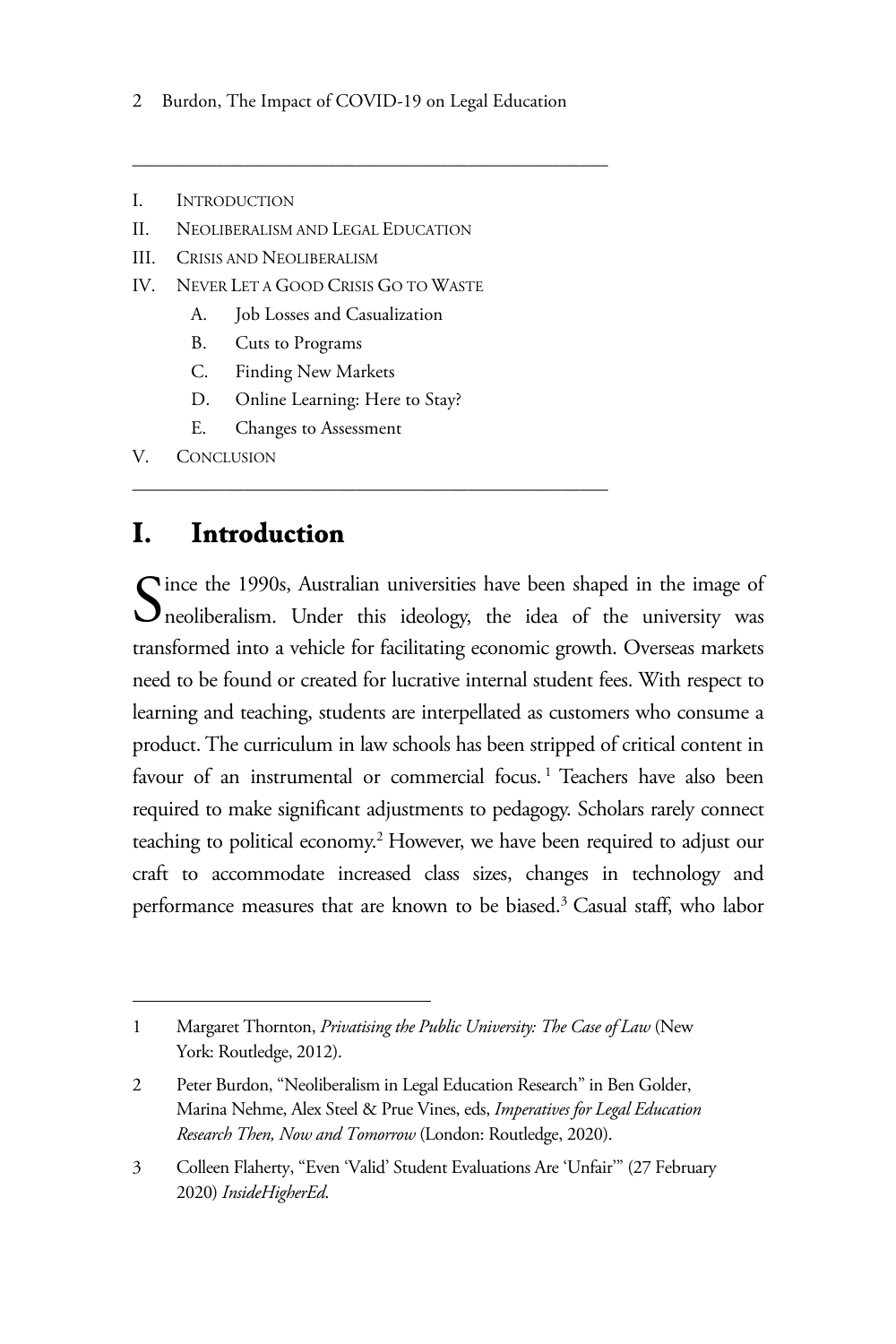under conditions of precarity, also do an increasing amount of teaching and marking.4

The COVID-19 pandemic represents the most significant rupture to universities since the advent of neoliberalism. In Australia, the economic shock was brought about primarily by a drop in international student fees,<sup>5</sup> border closures and efforts from the Federal government to keep public universities<sup>6</sup> from accessing financial support.7 I will discuss the specific impacts of COVID-19 on learning and teaching below. However, what concerns me in this paper is the rhetoric under which massive structural changes have been justified in response to the pandemic. Most commonly, university leaders have sought to externalise the problem and adopt the language of unforeseeability, emergency and necessity. Adjustments<sup>8</sup> to learning and teaching have also been described as an 'opportunity' to re-examine outdated pedagogical practices and forms of assessment. While not denying the unprecedented nature of the pandemic, this paper argues that current changes in higher education are not a radical break from the past but a continuation of neoliberalism. Crisis, from this perspective, is inherent to and constitutive of neoliberalism.

To support this argument, this paper proceeds in the following parts. In Part II, I develop the argument that the idea of the university is an empty signifier

8 I am deliberately avoiding the word 'reform' in this paper because that term connotes improvement.

<sup>4</sup> Jess Harris, Kathleen Smithers & Nerida Spina, "More Than 70% of Academics at Some Universities Are Casuals. They're Losing Work and Are Cut Out of JobKeeper" (15 May 2020) *The Conversation*.

<sup>5</sup> Some Australian universities have seen an increase in international students since COVID-19: Jordan Baker, "Top Universities See Overseas Student Numbers Increase Despite 'Crying Poor'" (19 June 2021) *The Age* [Baker, "Top Universities"].

<sup>6</sup> Private universities were able to access government support: Naaman Zhou, "Four Private Australian Universities Allowed to Access Jobkeeper Payments" (25 May 2020) *The Guardian*.

<sup>7</sup> Gavin Moodie, "Why Is the Australian Government Letting Universities Suffer?" (18 May 2020) *The Conversation*.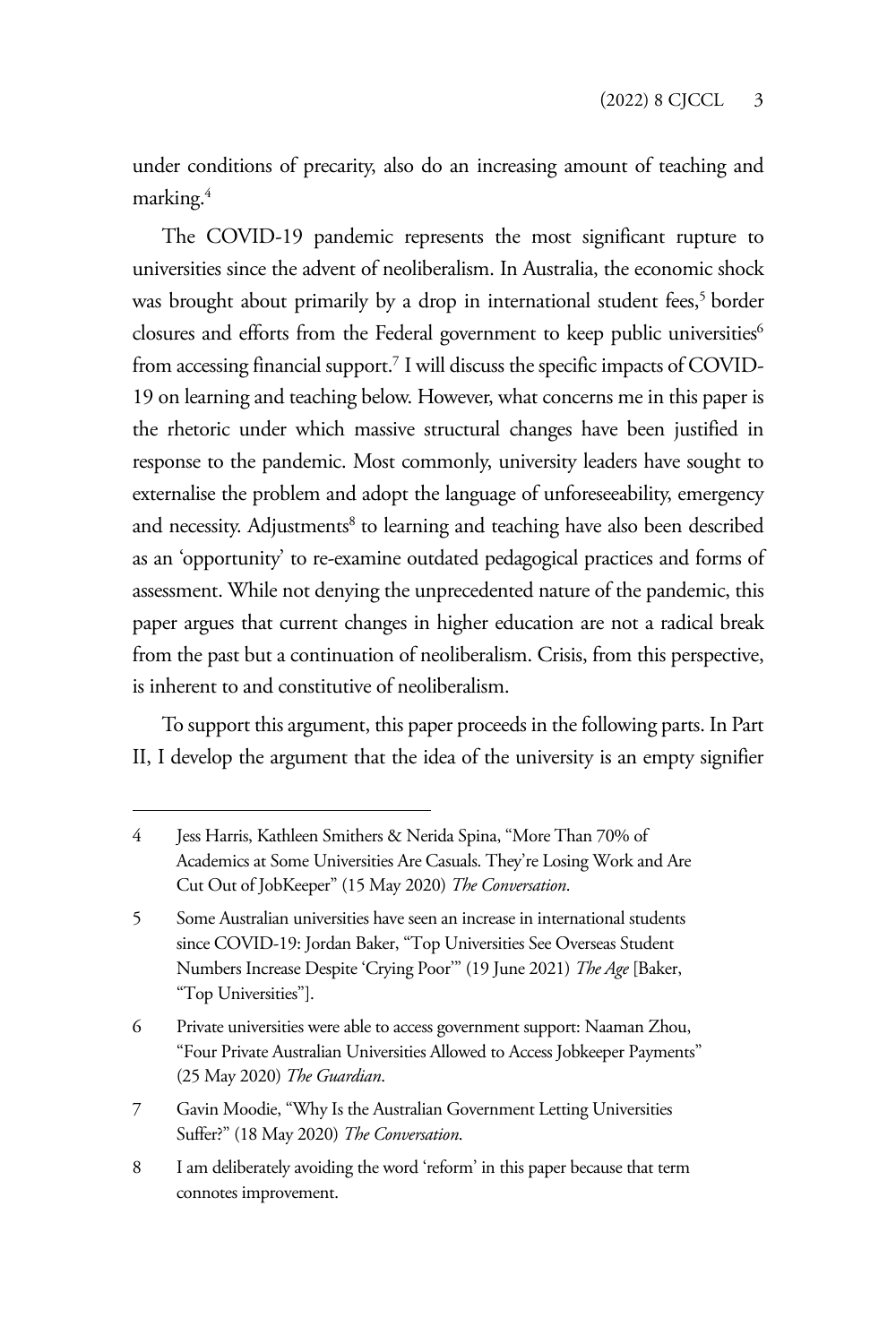#### 4 Burdon, The Impact of COVID-19 on Legal Education

that changes over time. Attention is given to the role of neoliberalism in shaping the contemporary university and learning and teaching. In Part III, I develop a theory of crisis capitalism that draws on the writing of economist Milton Friedman. Crisis, for Friedman, represented an opportunity through which unpopular reforms could be promoted under the language of necessity. While Friedman sought to influence national governments and state programs, I argue that his reflections on crisis provide an instructive lens through which to understand current changes in higher education. With this in mind, in Part IV, I critically examine five recent changes that are relevant to learning and teaching: (1) job losses and casualization; (2) cuts to programs; (3) finding new markets for international students; (4) online teaching; and (5) changes to assessment. While not denying the scale of the challenge that confronts higher education, I argue that university leaders are using the COVID-19 pandemic as a crisis to push through unpopular changes. I substantiate this argument by comparing statements prior to and during the pandemic and through a reading of how leaders have used the language of necessity. Ultimately, I conclude that Rahm Emanuel's dictum that one should "never let a good crisis go to waste"9 is the governing mantra in universities today and will have a profound impact on learning and teaching for decades to come.

## **II. Neoliberalism and Legal Education**

The 'idea of the university' is an empty signifier. Despite noble attempts to articulate the idea as a kind of natural law, $10$  it is fundamentally indeterminate. The dominant form that pervades the Euro-Atlantic world is only one variant of an institution that has changed its shape countless times since the first university was established in Bologna in 1088. No coherent argument can be made that the idea of the university necessarily entails a commitment to training democratic citizens, critical thinking or abstract thought. Likewise, the idea of

<sup>9</sup> The quote is often attributed to Winston Churchill but I could find no evidence for that claim; Rahm Emanuel, "Opinion: Let's Make Sure This Crisis Doesn't Go to Waste" (25 March 2020) *The Washington Post*.

<sup>10</sup> John Henry Newman, *The Idea of a University* (London: Penguin, 2015).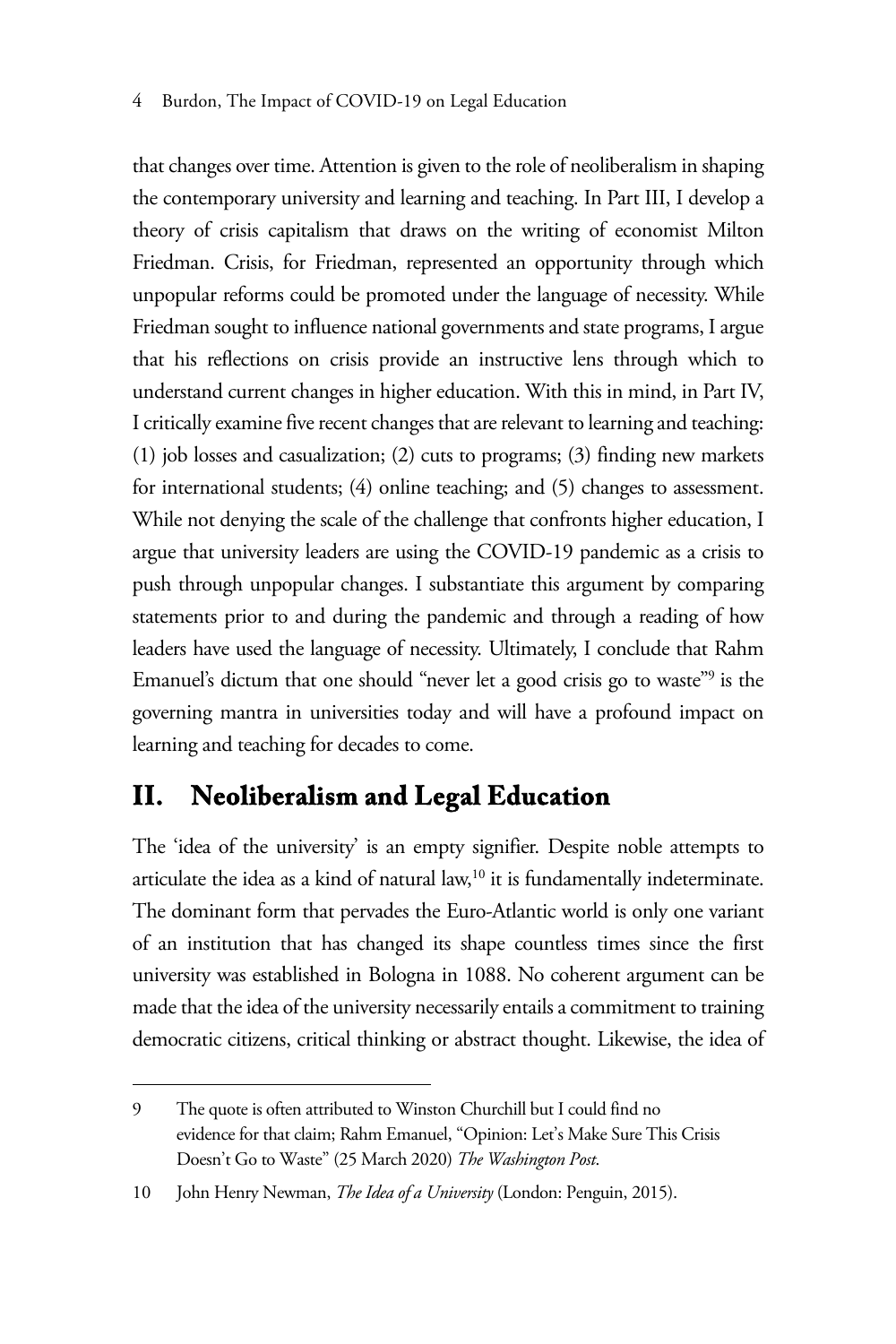the university cannot be marshalled in support of the economy or as a site for training job-ready graduates. At most, the term carries a simple image of an institution of higher learning, which is authorised to grant academic degrees. To this, we might add the pursuit of research, but given the assault on humanities, this is far from guaranteed or universal. In this respect, the idea of the university is an "unfinished principle"11 whose structure and commitments are determined by what Professor Mari Matsuda called the "war of wills". 12 Sometimes, universities are 'acted upon' or respond to circumstances outside of their control. At other times, university leaders make active and self-serving choices intended to bolster the standing or reputation of their institution.<sup>13</sup>

For the purpose of this paper, the changing nature of universities is expressed as a truism. The point can easily be understood if we imagine taking a contemporary law student and dropping them into the Inns of Court in the 19th century. Even if our imaginary student had the necessary background (*i.e*. class, gender, ethnicity) for admission, they would be in a completely foreign environment. Notably, the Inns of Court were concerned with turning aristocratic boys into gentlemen and the curriculum included training on the 'moral and social' aspects of life, including the fine arts, "music and dance".<sup>14</sup> How many of our students would find their feet — pun intended — in this environment?

While the purpose of legal education narrowed over the centuries, the idea that universities could be sites for personal growth persisted into the 20th century. An example can be seen in Robert Menzies' speech, "The Forgotten

<sup>11</sup> Wendy Brown, *Democracy in What State?* (New York City: Columbia University Press, 2012) at 45.

<sup>12</sup> Mari J Matsuda, "Liberal Jurisprudence and Abstracted Visions of Human Nature: A Feminist Critique of Rawls' Theory of Justice" (1986) 16:3 New Mexico Law Review 613 at 616.

<sup>13</sup> Hannah Forsyth, *A History of the Modern Australian University* (Sydney: NewSouth Publishing, 2014) at 45.

<sup>14</sup> David Lemmings, *Gentlemen and Barristers: The Inns of Court and the English Bar 1680-1730* (New York: Oxford University Press, 1990); T Raleigh, "Legal Education in England" (1898) 10 Juridical Review 1 at 1–5.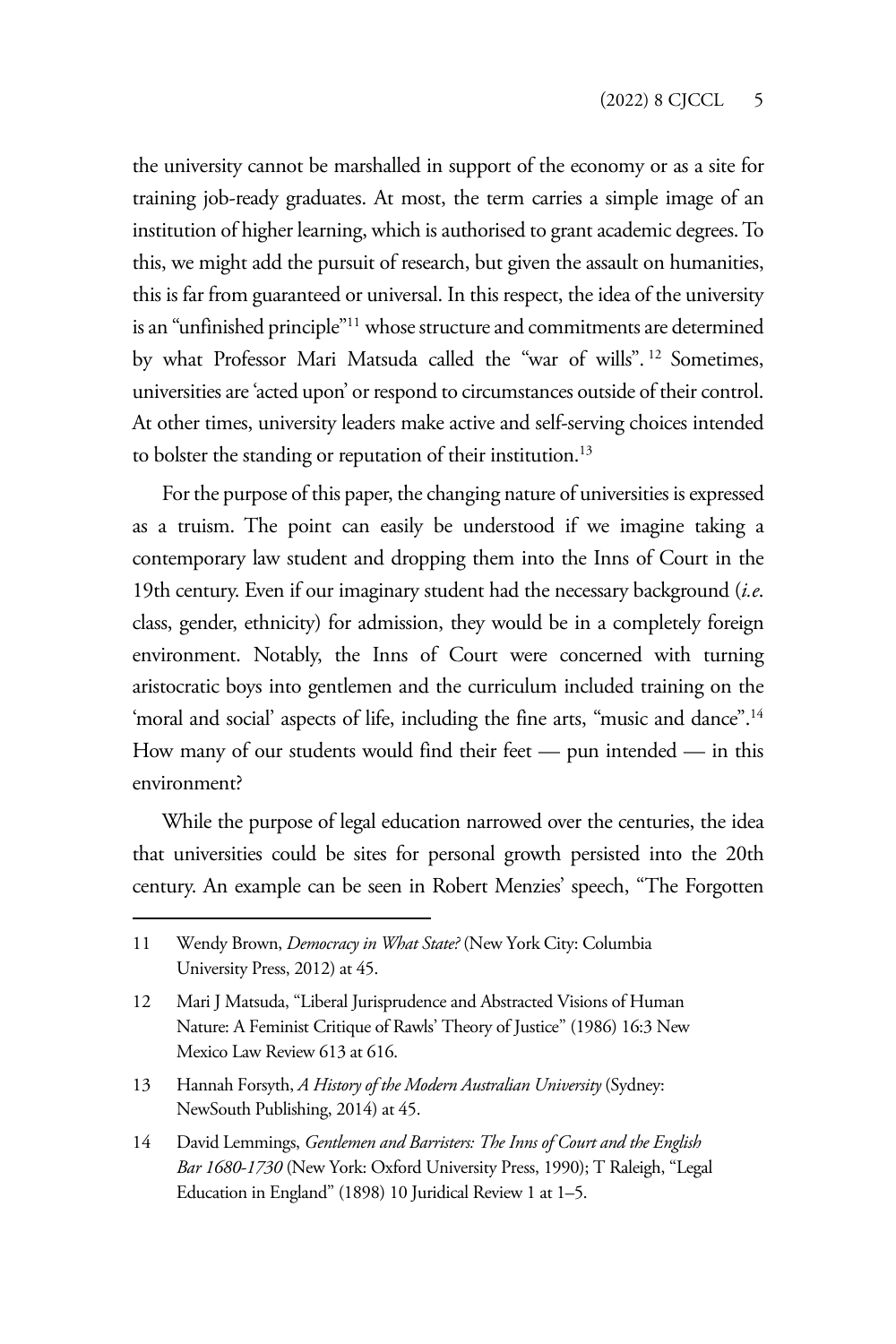People",15 delivered in 1942. While targeted at the middle class in Australia, the speech was designed to reflect the values of the Liberal Party of Australia. Menzies described universities as sites of pure learning where students might grow under "the lamp of learning".16 Menzies noted further:

[a]re the universities mere technical schools, or have they as one of their functions the preservation of pure learning, bringing in its train not merely riches for the imagination but a comparative sense for the mind, and leading to what we need so badly - the recognition of values which are other than pecuniary?17

This vision is largely consistent with the writings of Max Weber who provided the best defence of objectivity in education.<sup>18</sup> For Weber, universities should be sites of pure learning and not contaminated with the weapons of politics. He also warned against professors giving moral instruction or straying too far from their central mandate — to give students "the capacity to think clearly and know what one wants".19

Contemporary law schools have a much more vocational purpose and are largely agnostic about the inner life of students.<sup>20</sup> In direct contrast to Menzies and Weber, education ministers in Australia have played an increasingly interventionist role and have sought to reshape higher education to serve

<sup>15</sup> Robert Menzies, "The Forgotten People" (22 May 1942), online: *Liberals*  <www.liberals.net/theforgottenpeople.htm>.

<sup>16</sup> *Ibid*.

<sup>17</sup> *Ibid*.

<sup>18</sup> Max Weber, *Charisma and Disenchantment: The Vocation Lectures*, ed by Paul Reitter & Chad Wellmon, translated by Damion Searls (New York: New York Review of Books, 2020).

<sup>19</sup> *Ibid* at xiii. For a broader discussion of Weber in the context of legal education, see Burdon, *supra* note 2.

<sup>20</sup> Anthony T Kronman, *Educations End: Why Our Colleagues and Universities Have Given Up on the Meaning of Life* (Connecticut: Yale University Press, 2007).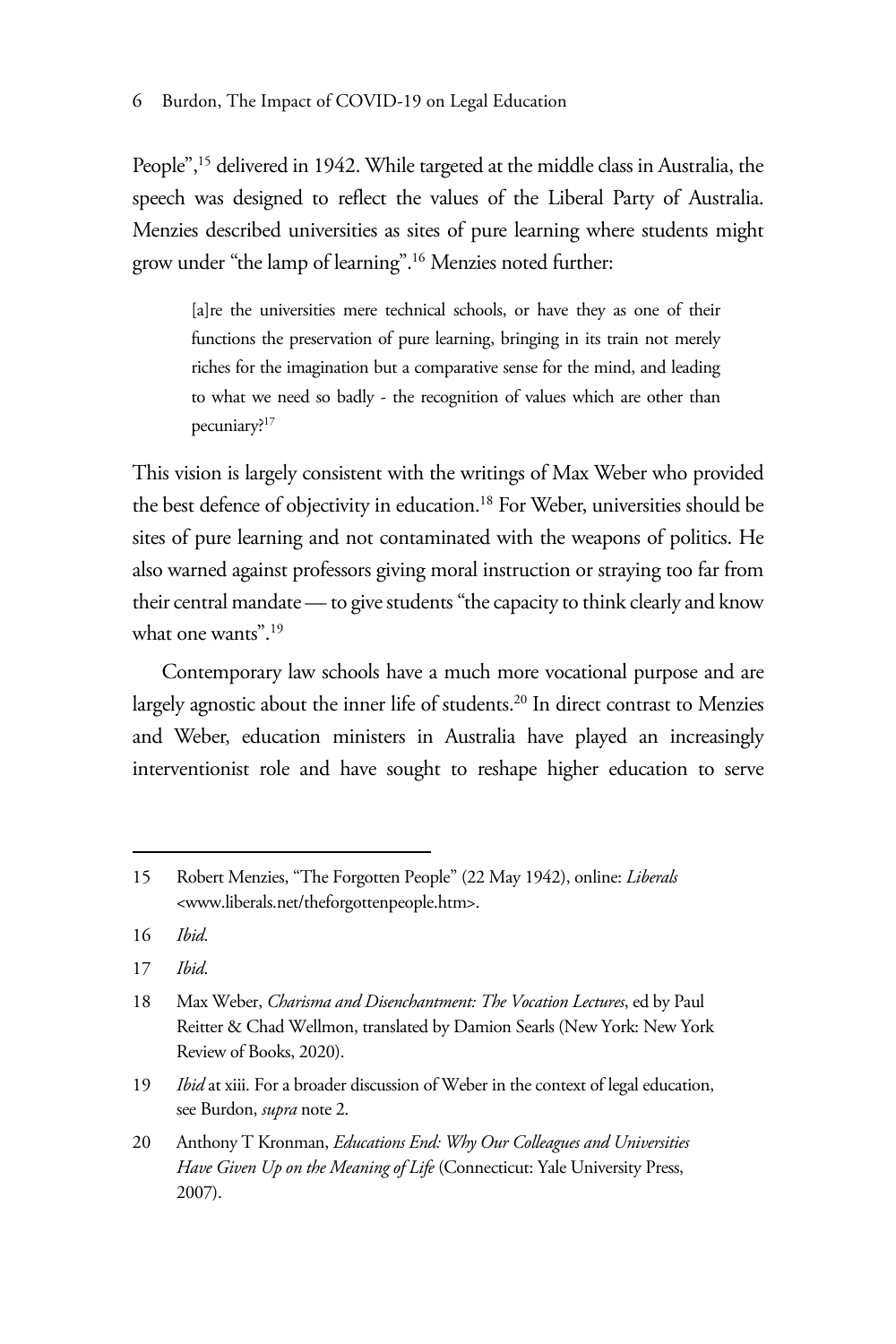economic goals.21 This is not conjecture — education ministers are explicit about this project. For example, in June 2020, the then Minister for Education, Dan Tehan, issued a joint statement with the then Minister for Employment, Michaelia Cash. The purpose of the statement was to announce a policy to lower fees for students enrolled in "areas of expected employment growth and demand".22 Tehan — who wrote his master's thesis on the Marxist philosopher Jürgen Habermas<sup>23</sup> — defended this intervention on the following basis:

[t]o power our post-COVID economic recovery, Australia will need more educators, more health professionals and more engineers, and that is why we are sending a price signal to encourage people to study in areas of expected employment growth…We are facing the biggest employment challenge Australia has faced since the Great Depression and the biggest impact will be felt by young Australians. They are relying on us to give them the opportunity to succeed in the jobs of the future. Universities need a greater focus on domestic students and greater alignment with industry needs.<sup>24</sup>

The message was clear — study accounting, not the classics. Or, "[i]f you are going to do ancient Greek, do IT with it".25 Alan Tudge, the current Minister for Education, is just as explicit in his attempt to marshal universities for a post-COVID-19 recovery. Commenting on research funding, he expressed his desire

- 23 Bongiorno, *supra* note 21.
- 24 Tehan & Cash, *supra* note 22.
- 25 Interview of Dan Tehan by Lisa Millar (22 June 2020) on *News Breakfast*, ABC Australia, Market Screener.

<sup>21</sup> On the lack of intervention from the Menzies government see: Frank Bongiorno, "The Preservation of Pure Learning" (4 June 2021) *Inside Story*; Forsyth, *supra* note 13 at 52–56.

<sup>22</sup> Dan Tehan & Michaela Cash, "Job-Ready Graduates to Power Economic Recovery" (19 June 2020), online: *Ministers' Media Centre* <ministers.dese.gov.au/tehan/job-ready-graduates-power-economic-recovery>.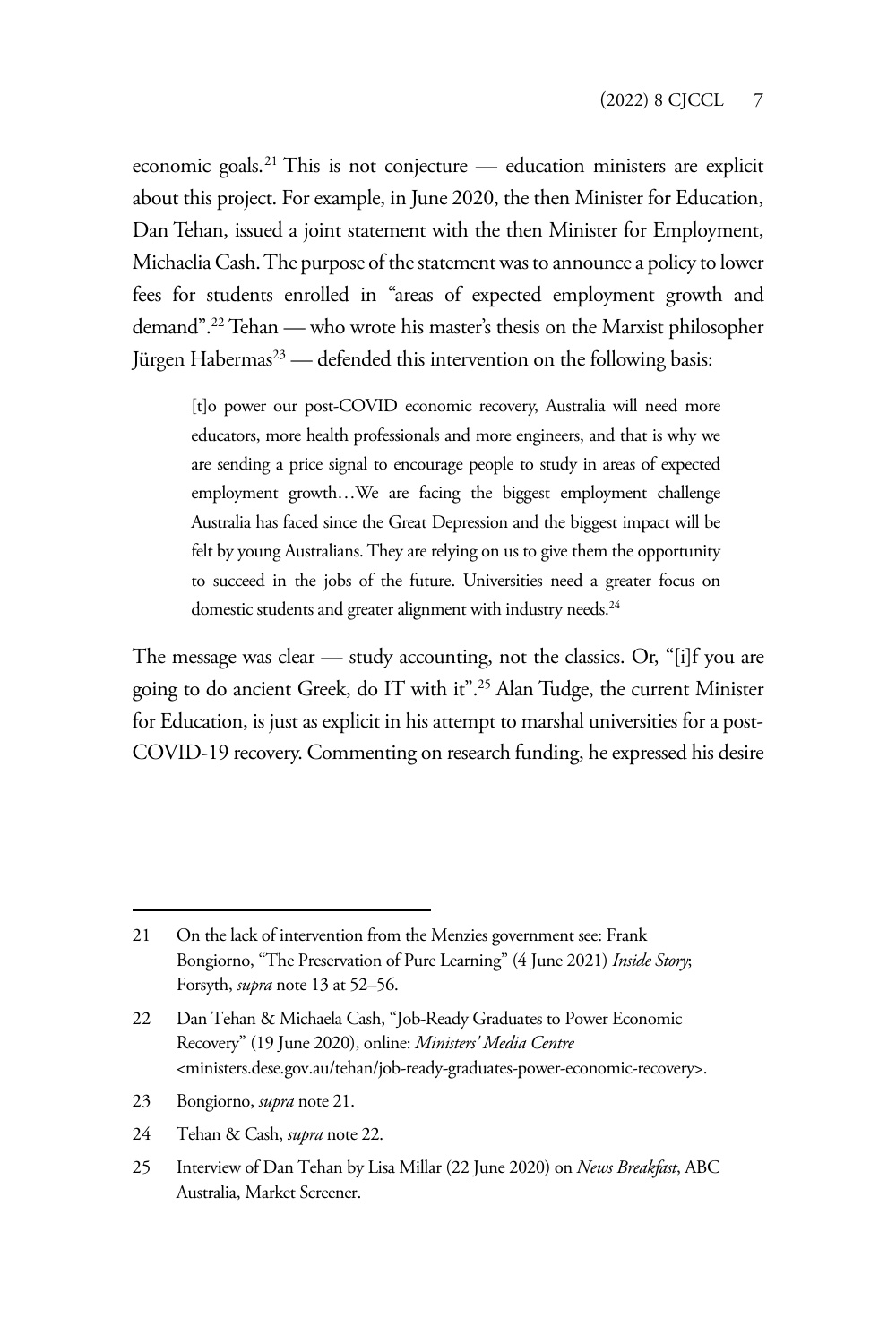for "academics to become entrepreneurs"26 and take their "ideas from the lab to the market".27 Tudge noted further:

[t]oo often, our research does not make it through to translation and commercialisation — it falls into the 'valley of death' between academia and industry, between theory and real-world application.…

How can we strategically direct our investment to de-risk universities and businesses reaching across the valley of death, and drive a higher return on public funding?28

Implicit in this statement is a vision of research that is necessarily linked to commercialisation — a trend that has worrying implications for non-STEM29 based disciplines like law.

Tudge's words were not met with outcry or an impassioned defence from vice chancellors about the virtues of pure learning. Over the past thirty years,<sup>30</sup> university managers have grown accustomed and actively cultivated the economisation of research and the instrumentalisation of knowledge. As Australian sociologist, Raewyn Connell, observes, "[t]he face of the modern university, as it smiles out from the television news, is a neat middle-aged man or woman in a well-cut business suit, speaking with confidence about markets, league tables and excellence".31 The most common name for this transformation

- 27 *Ibid.*
- 28 *Ibid.*

29 STEM stands for Science, Technology, Engineering and Mathematics.

31 Raewyn Connell, *The Good University: What Universities Actually Do and Why It's Time for Radical Change* (London: ZED Books, 2019) at 115.

<sup>26</sup> Alan Tudge, "Lifting the Impact of Universities to Strengthen Australia's Future" (26 February 2021), online: *Ministers' Media Centre*  <ministers.dese.gov.au/tudge/lifting-impact-universities-strengthen-australiasfuture>.

<sup>30</sup> The origins of neoliberalism in Australia is best dated to the Hawke-Keating government: Elizabeth Humphrys, *How Labour Built Neoliberalism: Australia's Accord, the Labour Movement and the Neoliberal Project* (Chicago: Haymarket Books, 2019).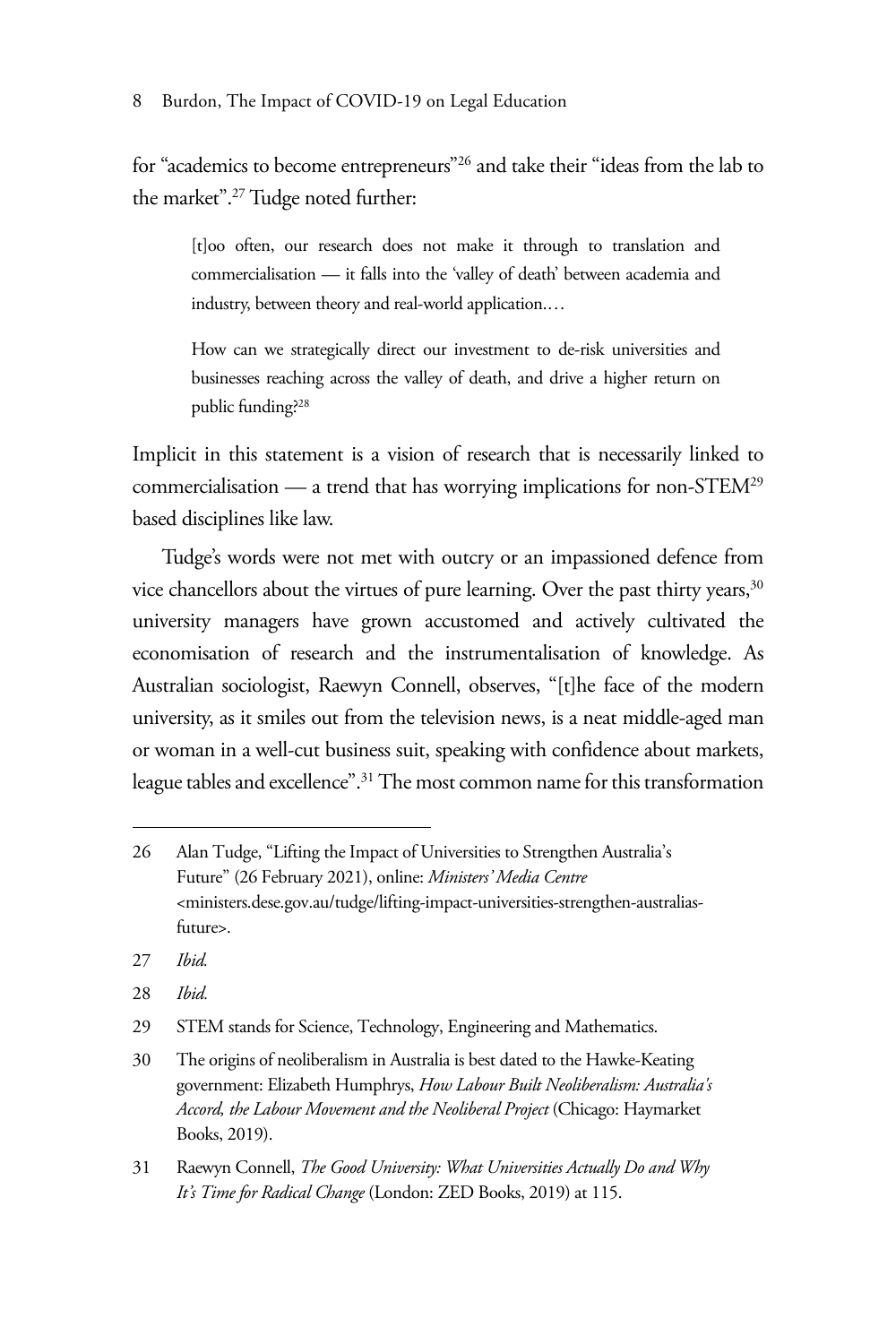is neoliberalism. The term captures an ideological agenda that encourages "competition, privatization and individualism".32 While the efficacy of this term is debated,<sup>33</sup> I consider it the dominant logic of universities today. If it is hard to identify, it is only because, like the air we breathe, it is everywhere and hegemonic.

While the dominant history of neoliberalism stresses the role of new-right governments<sup>34</sup> and conservative think-tanks,<sup>35</sup> in Australia the shift was ushered in by the Labor Party and the Dawkins reforms which started in 1987.<sup>36</sup> While not every aspect of these reforms was neoliberal,<sup>37</sup> it was during this period that fields of study were expanded in areas considered vital for economic growth and the cost burden began to shift from the state to individual students. Hannah Forsyth argues that during the 1990s, our universities entered into a "Faustian bargain",<sup>38</sup> which "explicitly reposition[ed] higher education as an industry,

35 Philip Mirowski & Dieter Plehwe, *The Road from Mont Pèlerin: The Making of the Neoliberal Thought Collective* (Cambridge, Mass: Harvard University Press, 2009).

36 Elizabeth Humphrys, *How Labour Built Neoliberalism: Australia's Accord, the Labour Movement and the Neoliberal Project* (Chicago: Haymarket Books, 2019). See also: Elizabeth Humphrys, "Is the Term Neoliberalism Useful?" (29 September 2016), online (blog): *Progress in Political Economy*  <www.ppesydney.net/term-neoliberalism-useful/> where she argues that: "the labour movement was not simply an object or victim of neoliberal change but an active constructor of it".

37 For example, a critical aspect of the Dawkins reforms involved linking funding to a set of national objectives for the economy, society and culture. This goes against the logic of a purely free market as articulated by Milton Friedman: Milton Friedman, *Capitalism and Freedom* (Chicago: University of Chicago Press, 2020).

38 Forsyth, *supra* note 13 at 226.

<sup>32</sup> *Ibid*.

<sup>33</sup> Damien Cahill & Martijn Konings, "Neoliberalism: A Useful Concept?" (13 November 2017), online: *Progress in Political Economy*  <www.ppesydney.net/neoliberalism-useful-concept/>.

<sup>34</sup> On the Thatcher and Reagan governments see David Harvey, *A Brief History of Neoliberalism* (New York: Oxford University Press, 2007) at 39–63.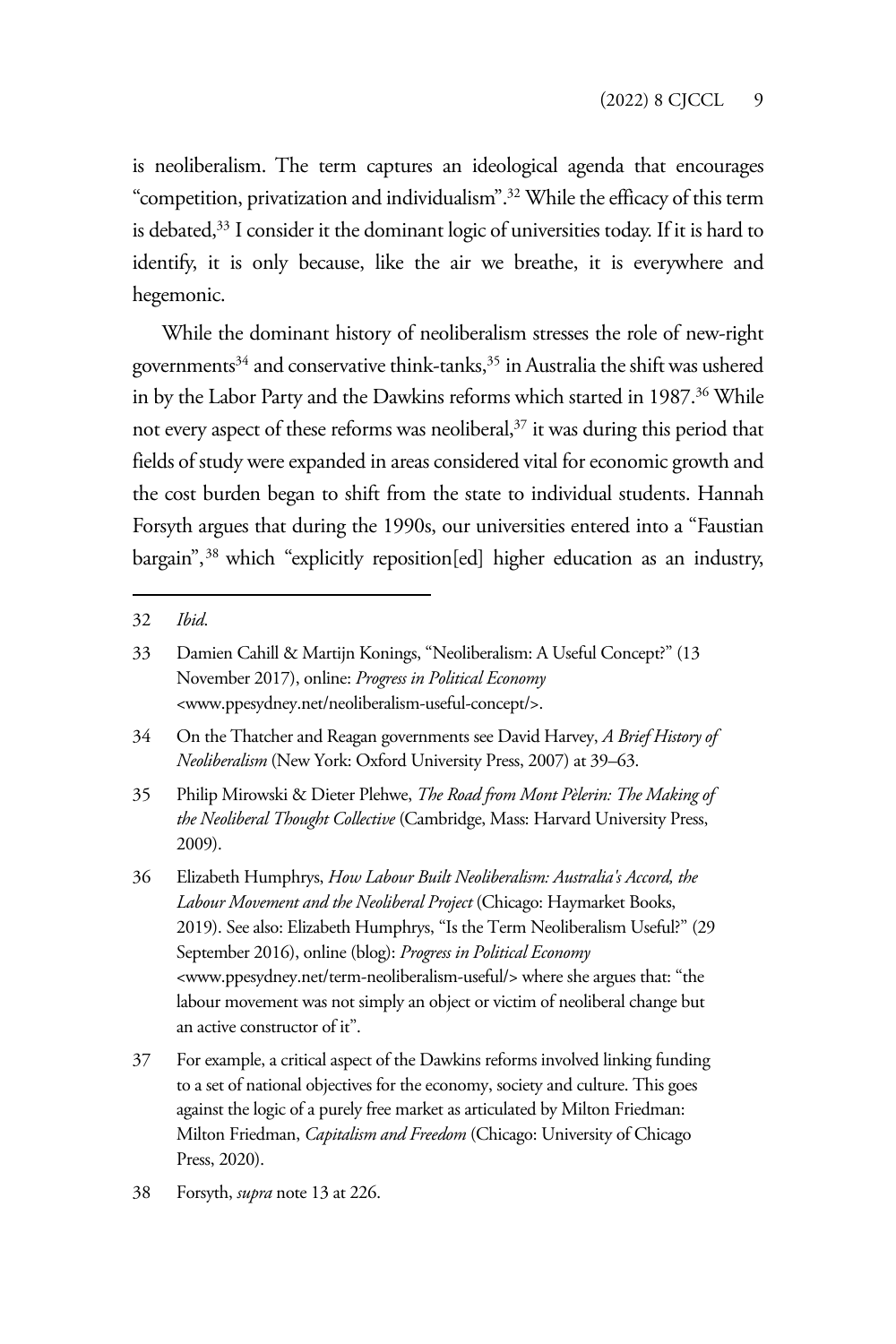seeing financial reward".<sup>39</sup> It was in this context, that Simon Marginson and Mark Considine coined their iconic phrase: "[t]he Enterprise University".<sup>40</sup>

Changes in funding, combined with the dominance of free-market liberalism in public policy, economised the idea of higher education and allowed it to be described in terms of "individuals exchanging goods and services at prices set by the laws of supply and demand, these prices providing the signals that allowed factors of production to be allocated with maximum efficiency".<sup>41</sup> In practical terms, this rendered higher education a "service to the consumer that should be bought and sold like any other commodity", $42$  rather than something that could be framed in non-instrumental terms or through alternative values such as educating citizens for robust participation in a democracy.<sup>43</sup>

In Australia in 2012, Margaret Thornton produced the most sustained and detailed analysis of how neoliberalism has impacted law schools. I will return to elements of this discussion in Part III. Thornton theorises neoliberalism as a political theory that promotes the marketisation of public goods and the erosion of state responsibility for producing an "educated and culturally aware citizenry".<sup>44</sup> Marketisation, according to Thornton, is a process rather than something that has been fully accomplished. Thus, she argues that while "there

42 *Ibid.*

<sup>39</sup> *Ibid*.

<sup>40</sup> Simon Marginson & Mark Considine, *The Enterprise University: Power, Governance and Reinvention in Australia* (Cambridge: Cambridge University Press, 2000).

<sup>41</sup> Stuart Macintyre, André Brett & Gwilym Croucher, *No End of a Lesson: Australia's Unified National System of Higher Education* (Carlton: Melbourne University Publishing, 2017) at 37 [Macintyre, Brett & Croucher].

<sup>43</sup> *Ibid*.

<sup>44</sup> Thornton captures this shift with reference to a Government report which stated: "[t]he term "public" university now refers more to the historical circumstances at the time of foundation rather than the nature of institutional financing": Thornton, *supra* note 1 at 1.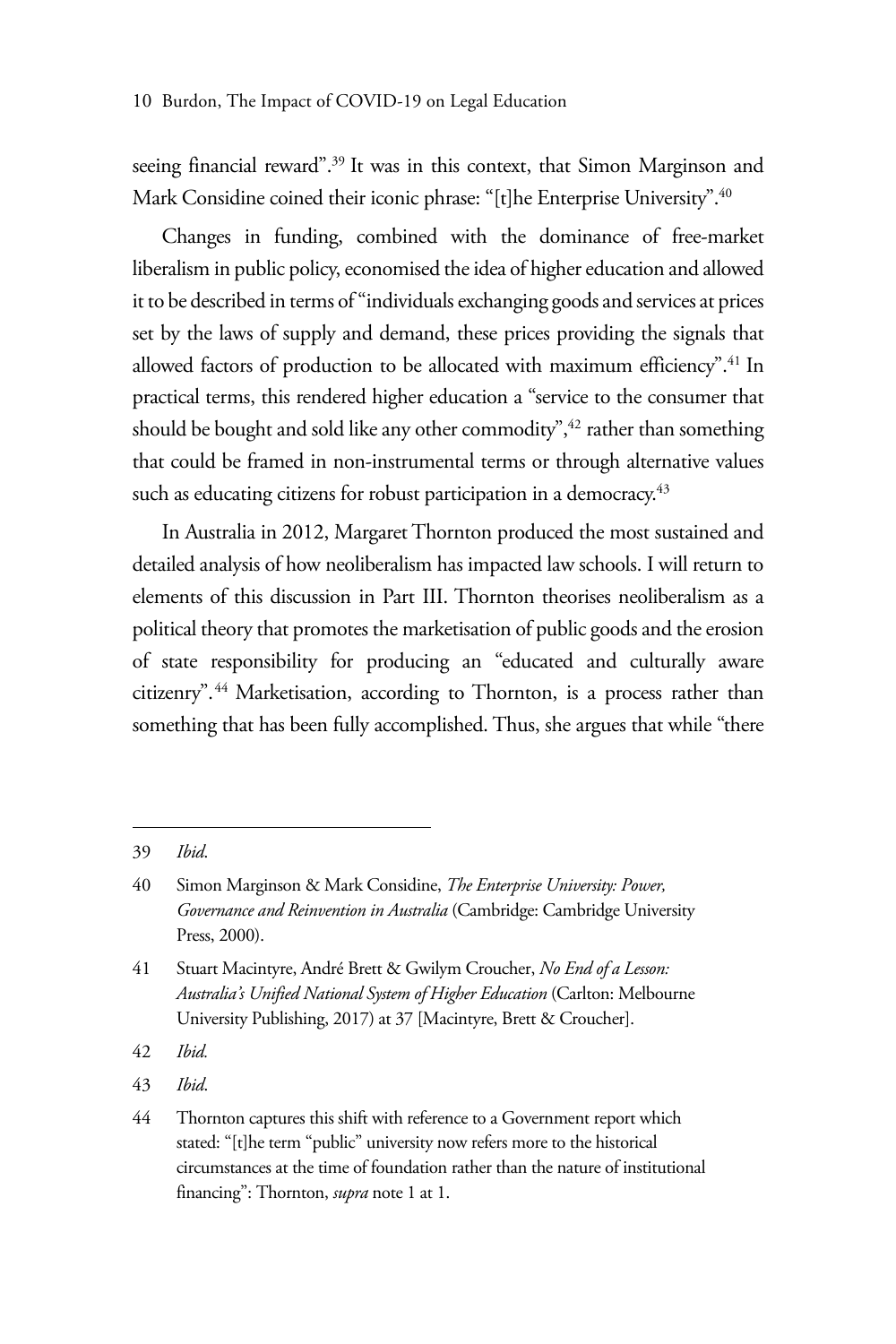has been a notable shift away from public to private responsibility", <sup>45</sup> we currently operate in a hybrid public-private system.<sup>46</sup>

With respect to learning and teaching, Thornton argues that law schools are increasingly concerned with "what law is, with little regard for critique, reflective analysis or what the law ought to be".<sup>47</sup> This is a general statement, and practices vary considerably between institutions — and even between courses in a single degree. With respect to pedagogical practices, Thornton claims that law schools have returned to a "sage on the stage"<sup>48</sup> model of pedagogy to cope with a massive increase in student numbers without a concomitant increase in resourcing. An anonymous academic from a third-generation law school expressed the shift as follows: "[i]n the 1990s, it would have been the standard subjects taught by 2 x 2hr seminars. Then that was compressed to 1 x 3hr seminar and, just the last year or so, it's 1 x 2hr seminar, with the option of a 1hr lecture". 49 What is driving this shift is not pedagogy but economics and efficiency.

In response to this change to pedagogy it must be stated that legal educators have known for a long time that the top-down delivery of information stifles critical thinking and promotes a black-and-white interpretation of the law. It was on these grounds that in 1964, the Martin Report<sup>50</sup> condemned the form of legal education that developed in Australia in the post-war period:

most of the instruction in the law provided by busy practitioners was of the dogmatic kind [which] meant little or no teacher /student contact, no

- 47 *Ibid* at 59.
- 48 *Ibid* at 85.
- 49 *Ibid* at 86.

<sup>45</sup> *Ibid*.

<sup>46</sup> *Ibid*.

<sup>50</sup> Austl, Commonwealth, Committee on the Future of Tertiary Education in Australia, *Tertiary Education in Australia: Report of the Committee on the Future of Tertiary Education in Australia to the Australian Universities Commission: Volume II* by Chairman LH Martin et al (Canberra: Government Printer, 1964) at 57–58.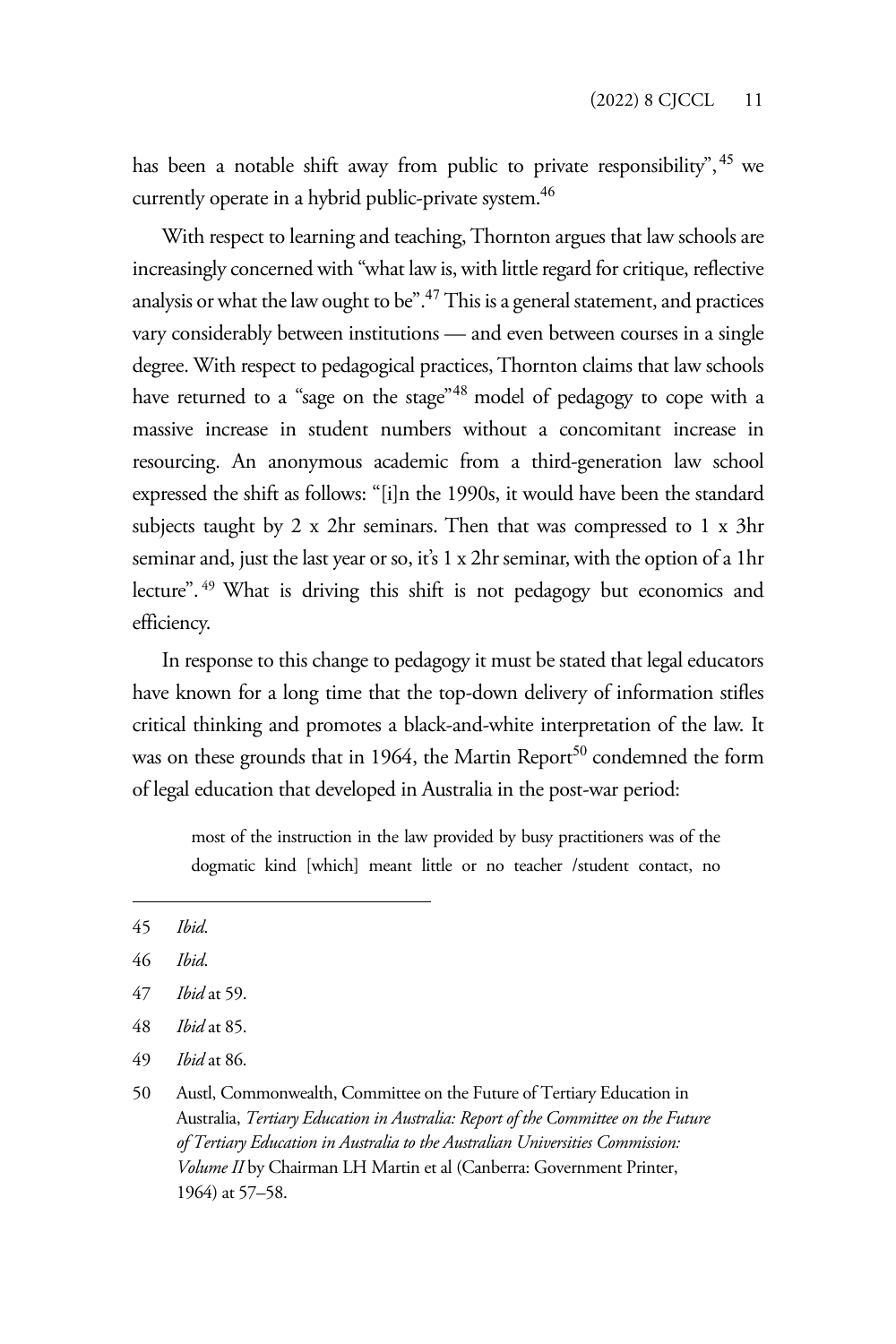supervised work by the student, little or no student work concerned with original materials, and, for the majority of students, a strong temptation to satisfy all requirements by cramming potted information in short periods before examinations. In brief, legal education of that kind was fairly simple and very cheap, but it had very little else to commend it.<sup>51</sup>

Further, it was dissatisfaction with passive pedagogy that led to the creation of law schools at UNSW52 and Macquarie in the 1970s. The guiding vision for these schools was for teaching to focus less on lectures and more toward small interactive seminars.53 Marlene Le Brun and Richard Johnstone documented these changes,<sup>54</sup> and by the 1990s it was commonplace for law schools to develop a "student-centered, interdisciplinary approach to learning, in which the undergraduate law student assume[d] an active role in the making of meaning within the discipline of law".<sup>55</sup> However, the turn toward student-centered learning was only brief and small-group teaching lasted only five years in some law schools. 56 At the same time, as legal education was becoming more professional and focused on pedagogy, government policy was moving toward massification to "augment the supply of new knowledge workers with the aim of ensuring that nation states are competitive within the global economy".<sup>57</sup>

As noted, this policy decision was not matched by funding and so law schools have been coerced into the model of the firm — finding money from the private sector and military, locating efficiencies and adopting an

56 Thornton, *supra* note 1 at 90.

<sup>51</sup> *Ibid* at 57.

<sup>52</sup> UNSW stands for University of New South Wales.

<sup>53</sup> Thornton, *supra* note 1 at 85.

<sup>54</sup> Marlene Le Brun & Richard Johnstone, *The Quiet (R)evolution: Improving Student Learning in Law* (North Ryde: Law Book Co, 1994) 97.

<sup>55</sup> The phrase 'making of meaning' derives from: Neil Postman & Charles Weingartner, *Teaching as a Subversive Activity* (New York: Delacorte Press, 1969) at 82–97.

<sup>57</sup> *Ibid* at 13.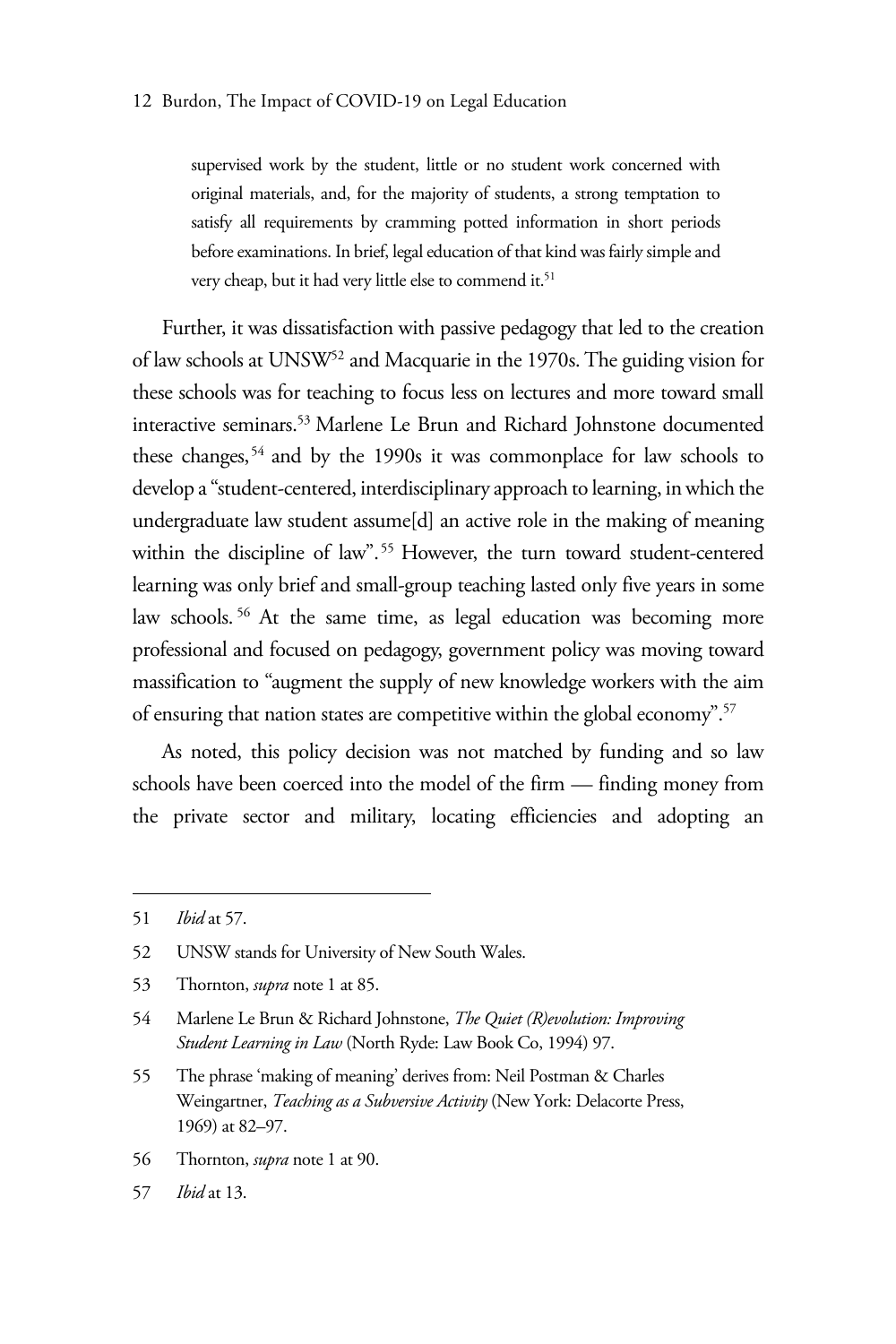entrepreneurial posture toward the international student market.<sup>58</sup> Coercion is the key term here because, while university managers have done their level best to comport themselves to the market, this has occurred within an economic and ideological context. As Forsyth notes, "the system that history has forged compels us all, whether vice-chancellor or casual academic, senior accountant, librarian or student support officer, to protect ourselves, our institutions and our work with what feeble tools history has left us with".59

## **III. Crisis and Neoliberalism**

Crisis inhabits multiple identities in the literature on neoliberalism. For some, crisis represents a contradiction which may lead to a crack in neoliberal capitalism or usher in its demise.<sup>60</sup> For others, crisis is a recognition of failure and an opportunity to take stock, evaluate and do better in the future.<sup>61</sup>

In this paper, I promote a third interpretation that is specific to neoliberal capitalism — capitalism is inherently built on contradictions which inevitably lead to crisis. Crisis, in this paper, is not a bug but a feature of capitalism and the mechanism through which it projects itself deeper into the fabric of economic policy and ideology. As Ben Golder has written, "we are better off understanding contemporary capital accumulation as functioning not on the brink of or in

<sup>58</sup> Wendy Brown & Timothy Shenk, "Booked #3: What Exactly Is Neoliberalism?" (2 April 2015) *Dissent Magazine*.

<sup>59</sup> Forsyth, *supra* note 13 at 227.

<sup>60</sup> John Holloway, *Crack Capitalism* (London: Pluto Press, 2008); Harvey, *supra*  note 34. Marx's *Grundrisse* is an early expression of the idea that crisis would lead to the collapse of capitalism: Karl Marx, *Grundrisse: Foundations of the Critique of Political Economy* (London: Penguin, 1973) at 750 [Marx, *Grundrisse*]. However, note that he later abandoned this idea: Karl Marx, *Capital: Volume 1: A Critique of Political Economy* (London: Penguin, 1992) [Marx, *Capital*].

<sup>61</sup> Martin Wolf, "Why a Crisis is Also an Opportunity" (8 February 2008) *The Financial Times*.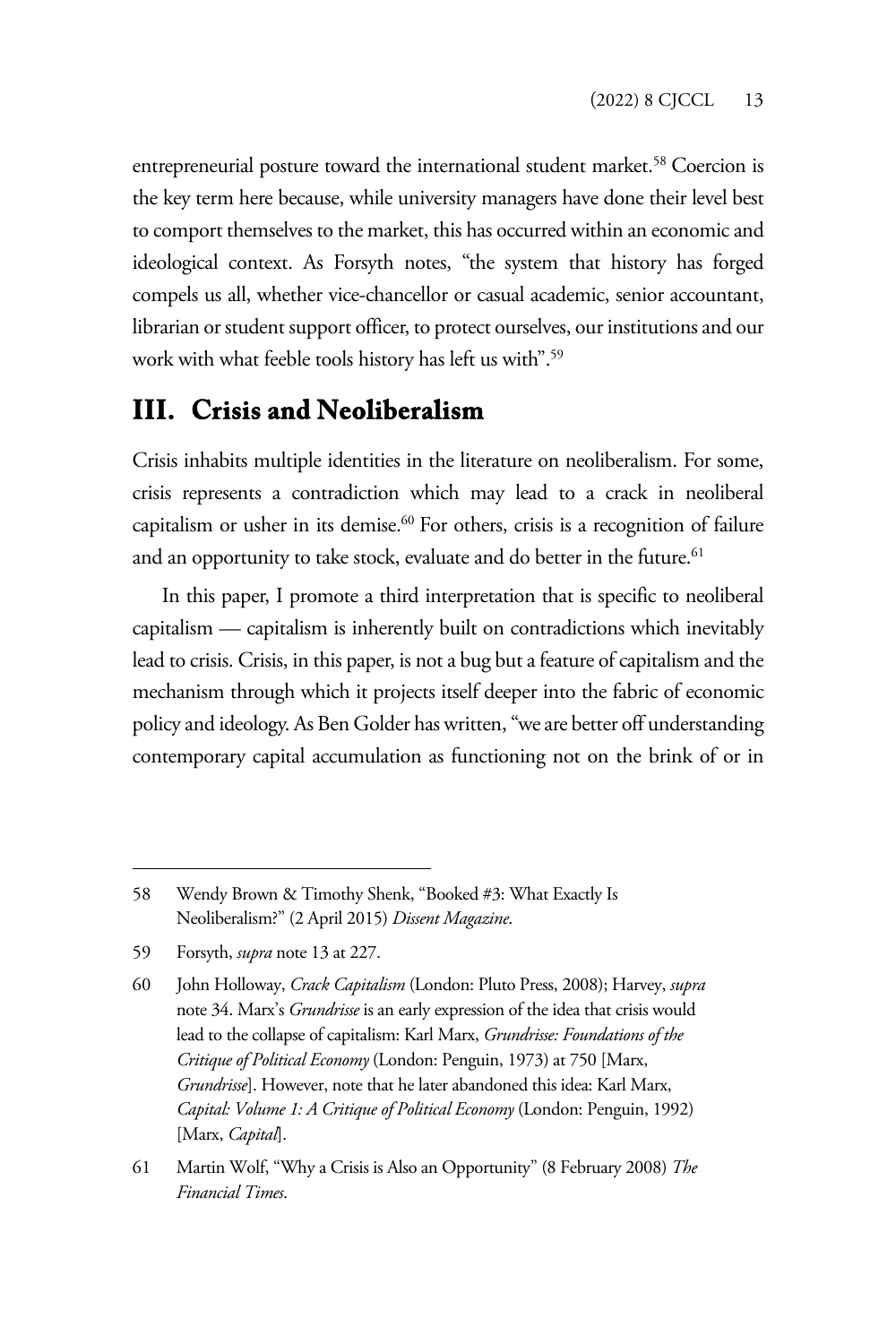spite of crisis but in and through it".<sup>62</sup> Golder argues further that crisis "produces particular political subjectivities and fashions objects of institutional and intellectual knowledge". 63 This can be noted by the tendency of higher education to limp from crisis to crisis and normalise a state of constant change.<sup>64</sup> This has had a detrimental effect on staff morale and diminished our collective sense of possibility for the idea of the university.<sup>65</sup>

Karl Marx provided the earliest theorisation of the relationship between crisis and capital.<sup>66</sup> It is not necessary, for our purpose, to unpack this analysis or engage the various debates it engendered in the 19th and 20th centuries.<sup>67</sup> More recently, political theorists have noted the way crisis or 'shocks' have been introduced to bring about structural economic changes.<sup>68</sup> An iconic example was carried out in 1979 by Paul Volcker, the then chairman of the U.S. Federal Reserve Bank. Known today as the Volcker Shock, the intervention sought to

- 63 *Ibid*.
- 64 Connell, *supra* note 31 at 68–72.
- 65 *Ibid* at 69; Bronwyn Davies & Peter Bansel, "The Time of Their Lives? Academic Workers in Neoliberal Times" (2005) 14:47 *Health Sociology Review* at 80.
- 66 See *e.g.* Marx, *Grundrisse, supra* note 60 at 750:

Hence the highest development of productive power together with the greatest expansion of existing wealth will coincide with depreciation of capital, degradation of labourer, and a most straightened exhaustion of his vital powers. These contradictions lead to explosions, cataclysms, crises, in which by momentaneous suspension of all labor and annihilation of a great portion of capital, the latter is violently reduced to a point where it can go on fully employing its productive powers without committing suicide. Yet, these regularly recurring catastrophes lead to their repetition on a higher scale, and finally to its violent overthrow.

References to the automatic overthrow of capitalism were removed from Marx's writing in Marx, *Capital, supra* note 60.

- 67 For a summary see Sasha Lilley et al, *Catastrophism: The Apocalyptic Politics of Collapse and Rebirth* (California: PM Press, 2012) at 32–33.
- 68 Philip Mirowski, *Never Let a Serious Crisis Go to Waste: How Neoliberalism Survived the Financial Meltdown* (Brooklyn: Verso, 2014).

<sup>62</sup> Ben Golder, "From the Crisis of Critique to the Critique of Crisis" (2021) 92:4 University of Colorado Law Review 1065 at 1076.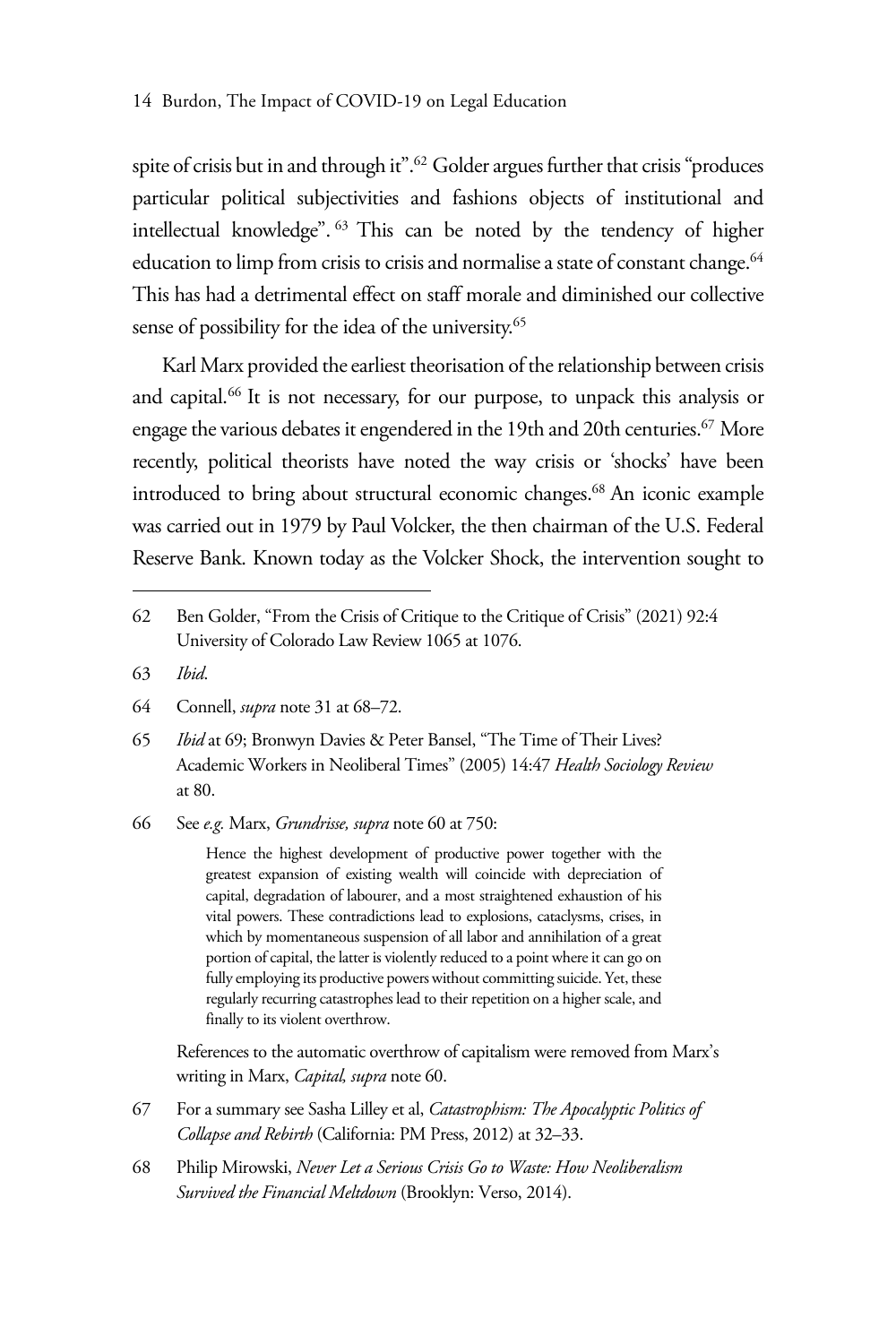lower the rate of inflation by initiating "a long deep recession that would empty factories and break unions in the US and drive debtor countries to the brink of insolvency, beginning the long era of structural adjustment".<sup>69</sup> Crisis, Volcker argued, was the most efficient means to introduce changes into the structure of the U.S. economy and combat stagflation.<sup>70</sup> Naomi Klein<sup>71</sup> and Antony Loewenstein 72 have documented dozens of other examples where 'shock therapy' was introduced into the economies of countries in the majority world to pave the way for free markets.<sup>73</sup> In presenting this analysis, Klein gives prominence to the economist Milton Friedman who argued:

only a crisis – actual or perceived – produces real change. When that crisis occurs, the actions that are taken depend on the ideas that are lying around. That I believe is our basic function: to develop alternatives to existing policies, to keep them alive and available until the politically impossible becomes politically inevitable.74

Friedman applied this thinking to a variety of circumstances — not just at the level of a national economy. For example, in the aftermath of Hurricane Katrina, he wrote an article for the Wall Street Journal which opined on the future of the regions ailing school infrastructure: "Most New Orleans schools are in ruins, as are the homes of the children who have attended them. The children are now

72 Antony Loewenstein, *Disaster Capitalism: Making a Killing Out of Catastrophe* (New York: Verso, 2016).

74 Friedman, *supra* note 37.

<sup>69</sup> Volcker quoted in: Doug Henwood, *After the New Economy* (New York: New Press, 2003) at 208.

<sup>70</sup> David Harvey, *A Brief History of Neoliberalism* (New York: Oxford University Press, 2007) at 23.

<sup>71</sup> Naomi Klein, *The Shock Doctrine: The Rise of Disaster Capitalism* (London: Picador, 2007); Naomi Klein, "Naomi Klein: How Power Profits from Disaster" (6 July 2017) *The Guardian*.

<sup>73</sup> The best-known example is Chile. See Eduardo Galeano, *Open Veins of Latin America: Five Centuries of the Pillage of a Continent* (Melbourne: Scribe Publications, 2009).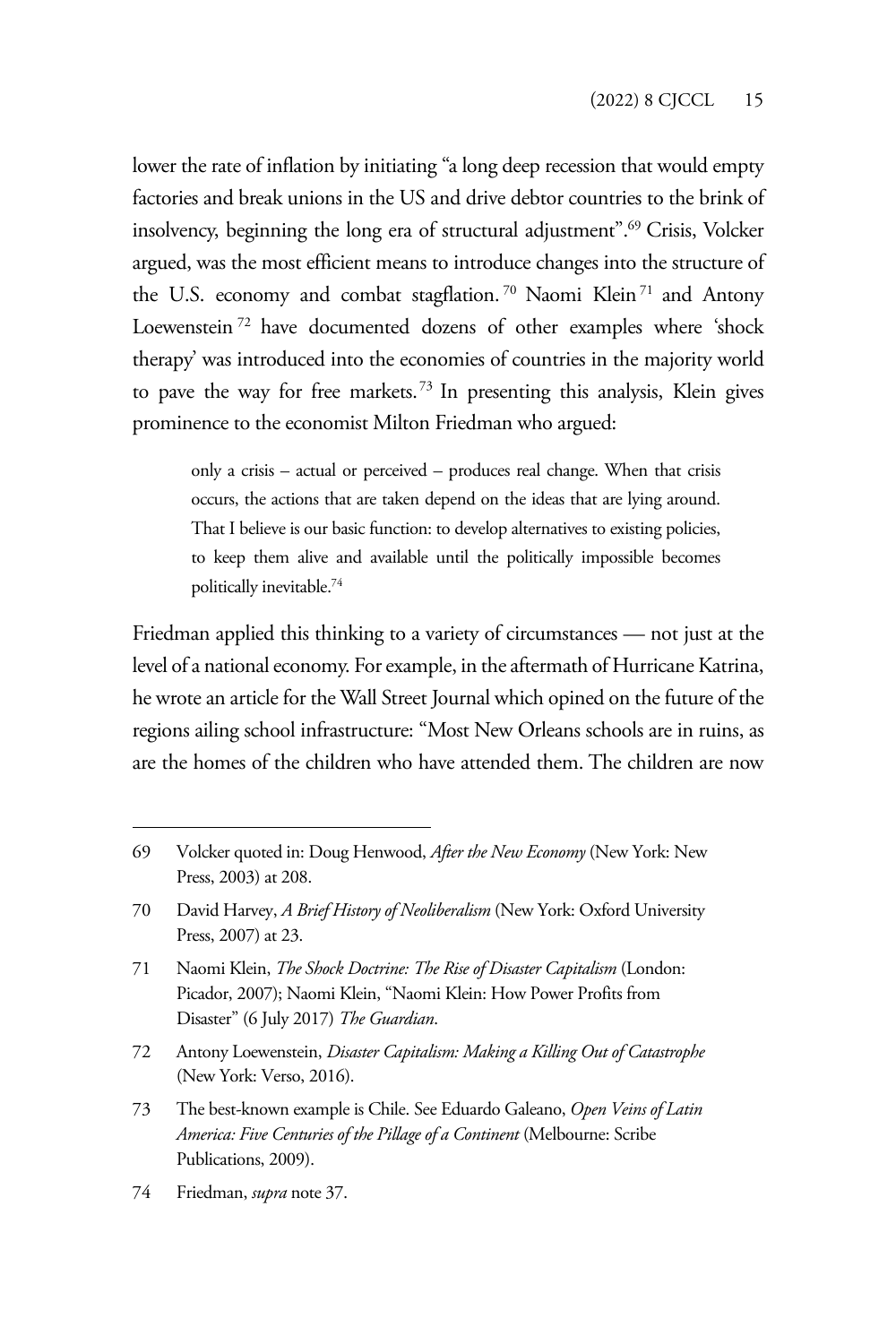scattered all over the country. This is a tragedy. It is also an opportunity to radically reform the educational system".75

Friedman's proposal was not to restore public infrastructure and services. Instead, he argued that only the private schools should be rebuilt and that poorer families could be issued with vouchers. This was not pitched as a temporary measure but as a "permanent reform"76 aimed at redistributing public wealth into private hands. Other examples could be detailed — including the 32 policies enunciated in the "Pro-Free-Market Ideas for Responding to Hurricane Katrina and High Gas Prices".77 But the necessary point should be clear — crisis can create an opportunity through which capitalism can find space for growth and consolidation. The opportunity here is neutral and might be occupied by the social left. However, because capitalism creates crisis and is crisis-dependent those benefiting from its continuation have proven to be better placed to exploit the political moment.

Having laid out the basic thesis of crisis capitalism, I shift now to consider how its logic has played out in higher education. In doing so, I am not suggesting that disasters such as Hurricane Katrina are in any way commensurate with what is happening in higher education policy in Australia. Rather, I am arguing that the logic of crisis capitalism has applications to a range of policies and political moments. Moreover, I argue that crisis capitalism provides a better explanation for changes in higher education policy than the rhetoric of necessity that is given by university leaders.

### **IV. Never Let a Good Crisis Go to Waste**

In addition to making cost savings in the post-COVID19 [*sic*] world, universities could also look to see if there are opportunities that present which could be capitalised upon. There is never a better time for universities to

<sup>75</sup> Milton Friedman, "The Promise of Vouchers" (5 December 2005) *The Wall Street Journal*.

<sup>76</sup> *Ibid*.

<sup>77</sup> The policies can be read here: Naomi Klein, "GOP Opportunity Zone" (23 September 2005) *The Nation*.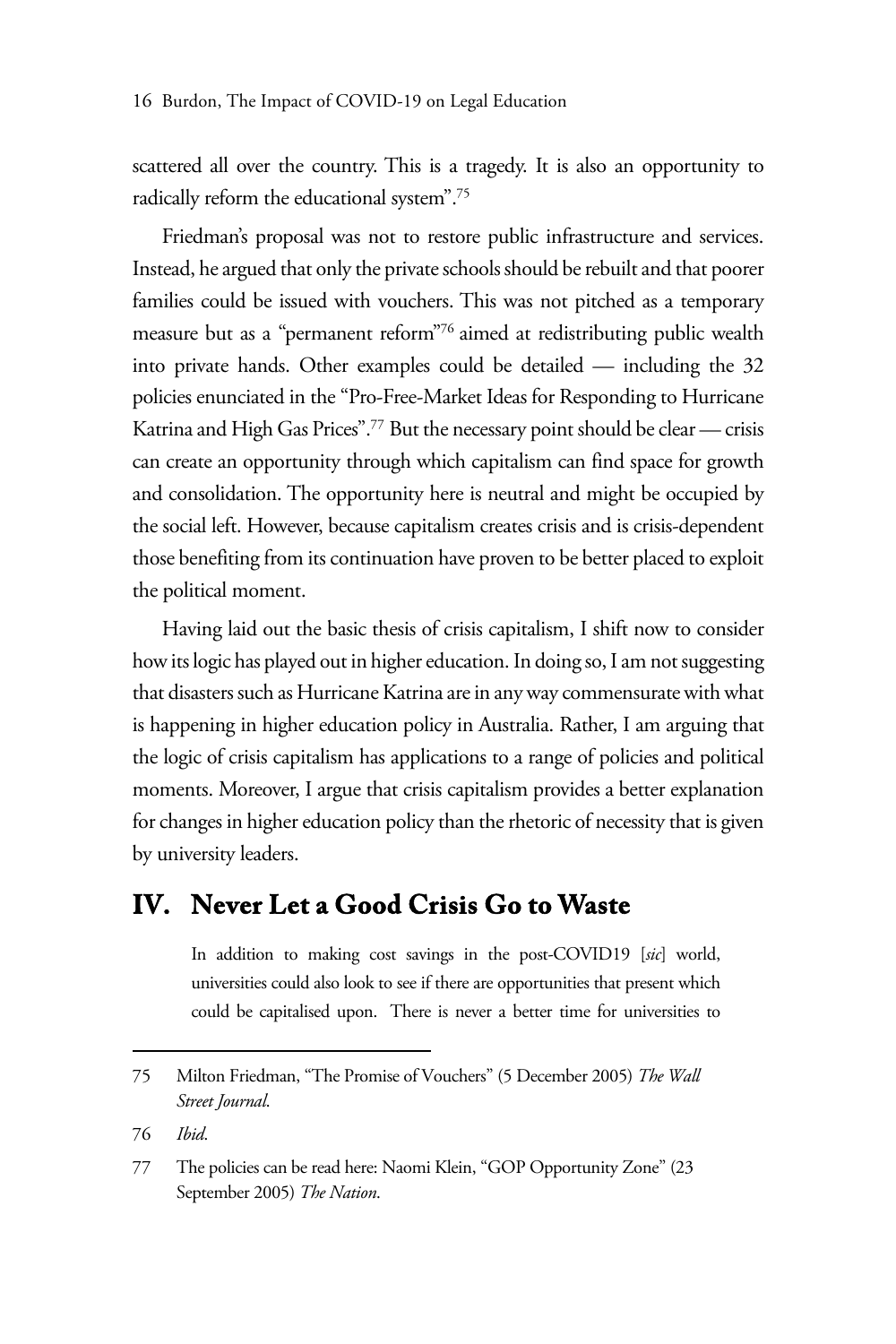explore new ways to deliver courses, improve the student experience and undertake research, whilst systematically examining the underpinning management of resources, staffing structures and costs.78

The COVID-19 pandemic has radically altered the landscape of higher education in Australia. As described above, it is the single most significant shock to hit the higher education sector in decades. The extent of the shock was also exacerbated by efforts from the Federal Government to keep public universities from accessing economic assistance or job protection programs.<sup>79</sup> In broad terms, the outcome is stark. As of June 2021, 17,000 university workers have lost their jobs and the sector has lost AUD \$1.8 billion in revenue. This loss is expected to grow to AUD \$2 billion in 2021.<sup>80</sup> On top of this, the job-ready graduate amendments to the *Higher Education Support Act* made the deepest funding cuts in a generation.<sup>81</sup> Furthermore, Senator Kim Carr notes, "[t]otal support for domestic student places under the Commonwealth Grants Scheme was cut, and the scheme no longer cross-subsidises research".<sup>82</sup>

Universities have responded to the COVID-19 pandemic in various ways, depending on their size and financial health. It is not my intention to provide a

<sup>78</sup> Elizabeth Baré, Janet Beard & Teresa Tija, "Does the Extent of Casualisation of the Australian Academic Workforce Provide Flexibility to Beat the COVID-19 Hit?" (27 May 2020), online: *The University of Melbourne* <melbournecshe.unimelb.edu.au/lh-martin-institute/fellow-voices/does-the-extent-ofcasualisation-of-the-australian-academic-workforce-provide-flexibility-to-beatthe-covid-19-hit>.

<sup>79</sup> Although Baker reported, "[u]niversities also pocketed \$46 million in JobKeeper subsidies through companies they owned, despite being ineligible themselves, with the University of NSW collecting \$13 million": Jordan Baker, "'Restless and Unsettled': The Pandemic is Taking its Toll on Students" (9 August 2020) *The Sydney Morning Herald* [Baker, "Restless and Unsettled"].

<sup>80 &</sup>quot;17,000 UNI JOBS LOST TO COVID-19" (3 February 2021), online: *Universities Australia* <www.universitiesaustralia.edu.au/media-item/17000-unijobs-lost-to-covid-19/>.

<sup>81</sup> Kim Carr, "Arts Courses Are Under Threat From the Chorus of Philistines" (25 July 2021) *The Australian Financial Review*.

<sup>82</sup> *Ibid*.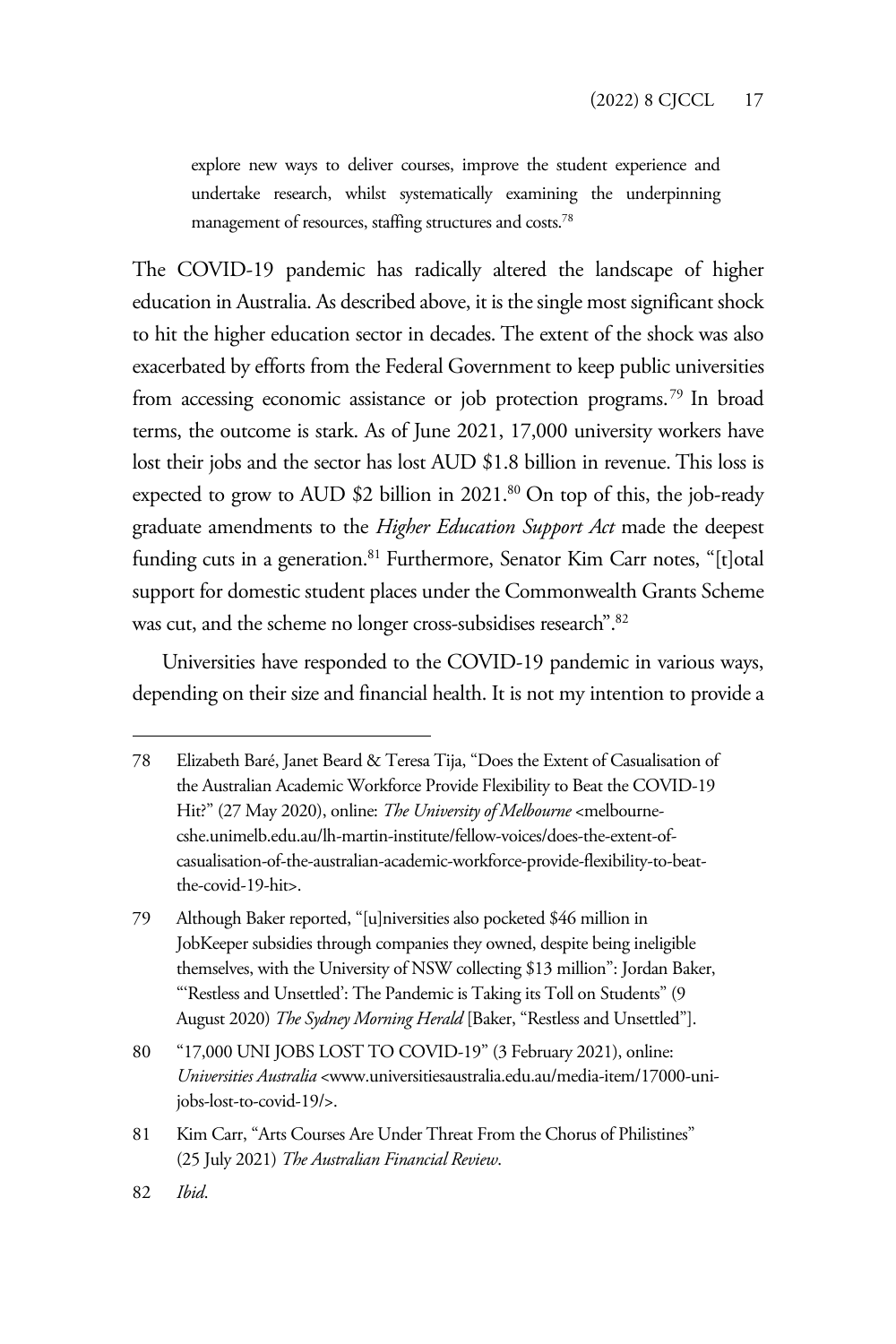comprehensive account of these changes. Instead, I focus primarily on Group of Eight Universities because of their relative size and role in shaping higher policy in Australia. Moreover, rather than focusing on the details of changes, I am specifically interested in how university managers have framed changes related to learning and teaching. Here there is near uniformity. Without exception, leaders have positioned COVID-19 as a crisis that has forced them to make 'hard choices' to secure the long-term viability and competitiveness of their institution. Rather than seeing these decisions as a continuation of current economic governance (neoliberalism), most leaders have also framed the pandemic as a radical break from the past and an opportunity to modernise university education.<sup>83</sup> I turn now to examples to support my argument.

#### **A. Job Losses and Casualization**

The corporatisation of higher education has become synonymous with the erosion of tenure and the casualization of academic teaching. Today, it is not uncommon for law students to go through their entire degree without having a meaningful conversation with a full-time academic staff member. By one count, 80% of undergraduate courses are being taught by casual academics.<sup>84</sup> Higher education is also the third-largest employer of casual workers in Australia,<sup>85</sup> just behind other so-called 'public goods' such as health and social care. While commonly seen as a political or economic issue, I wish to frame precarity and casualization as materially linked to learning and teaching. Implicit in this characterisation is the view that the identity and security of a teacher is relevant — for better or worse — to the learning that takes place in a classroom.

<sup>83</sup> Tawana Kupe & Gerald Wangenge-Ouma, "Post COVID-19: Opportunity for Universities to Have to Rethink" (15 November 2020) *The Conversation*.

<sup>84</sup> Christopher Klopper & Bianca Power, "The Casual Approach to Teacher Education: What Effect Does Casualisation Have for Australian University Teaching?" (2014) 39:4 Australian Journal of Teacher Education 101 at 102.

<sup>85</sup> Julia Savage & Vikki Pollard, "Taking the Long Road: A Faculty Model for Incremental Change Towards Standards-Based Support for Sessional Teachers in Higher Education" (2016) 13:5 Journal of University Teaching and Learning Practice 5 at 14.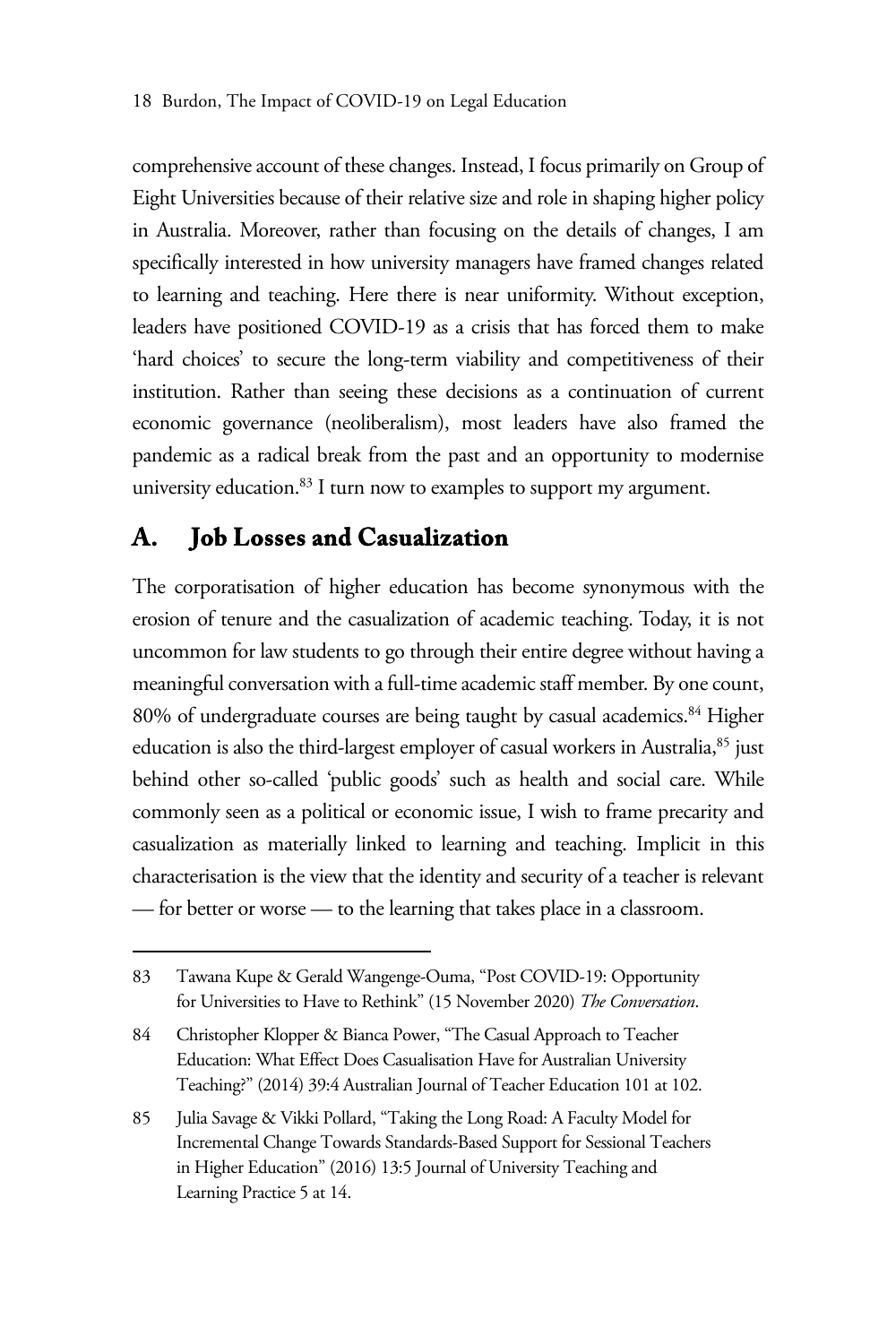In response to the pandemic the first lever that many universities pulled was to announce job losses. While handled with varying levels of sensitivity the overall impact has been similar. For example, the University of Adelaide announced a voluntary separation scheme, which gave eligible staff an economic incentive to leave. Staff also voted for a reduction in  $pay<sup>86</sup>$  to delay forced redundancies, which will take place in 2021.<sup>87</sup> Other universities took a more direct approach while continuing to spend discretionary money. For example, the Australian National University cut  $465$  jobs $^{88}$  while spending \$800,000 for a new office for their Chancellor, Julie Bishop.89 Similarly, the University of Melbourne cut 450 jobs while continuing some building works.<sup>90</sup> This figure does not include the 5,000 casual staff whose contracts were not renewed and who were given little notice or opportunity to find alternative work.<sup>91</sup> Vice-Chancellor Professor Duncan Maskell justified the cutbacks with the language of necessity: "[w]ith fewer students, the university must be smaller and we will need fewer staff".92 Other vice-chancellors issued similar statements in response

86 Michelle Exner, "COVID-19 Jobs Protection Framework" (29 July 2020), online: *The University of Adelaide* <adelaide.edu.au/hr/news/list/2020/07/29/covid-19-jobs-protectionframework>.

- 87 Dean Faulkner, "Decline in International Students for Adelaide Uni to Consider Axing 130 Jobs" (8 July 2021) *ABC News*.
- 88 "Australian National University to Lose 465 Jobs Due to Financial Impact of COVID-19" (16 September 2020) *ABC News.*
- 89 Myriam Robin, "ANU Spent \$800k on Julie Bishop's New Office in Perth" (1 August 2021) *The Australian Financial Review*.
- 90 Conor Duffy, "University of Melbourne Reveals 450 Job Losses as COVID-19 Creates Revenue Hit, Drop in International Students" (5 August 2020) *ABC News*.
- 91 *Ibid*.
- 92 *Ibid.*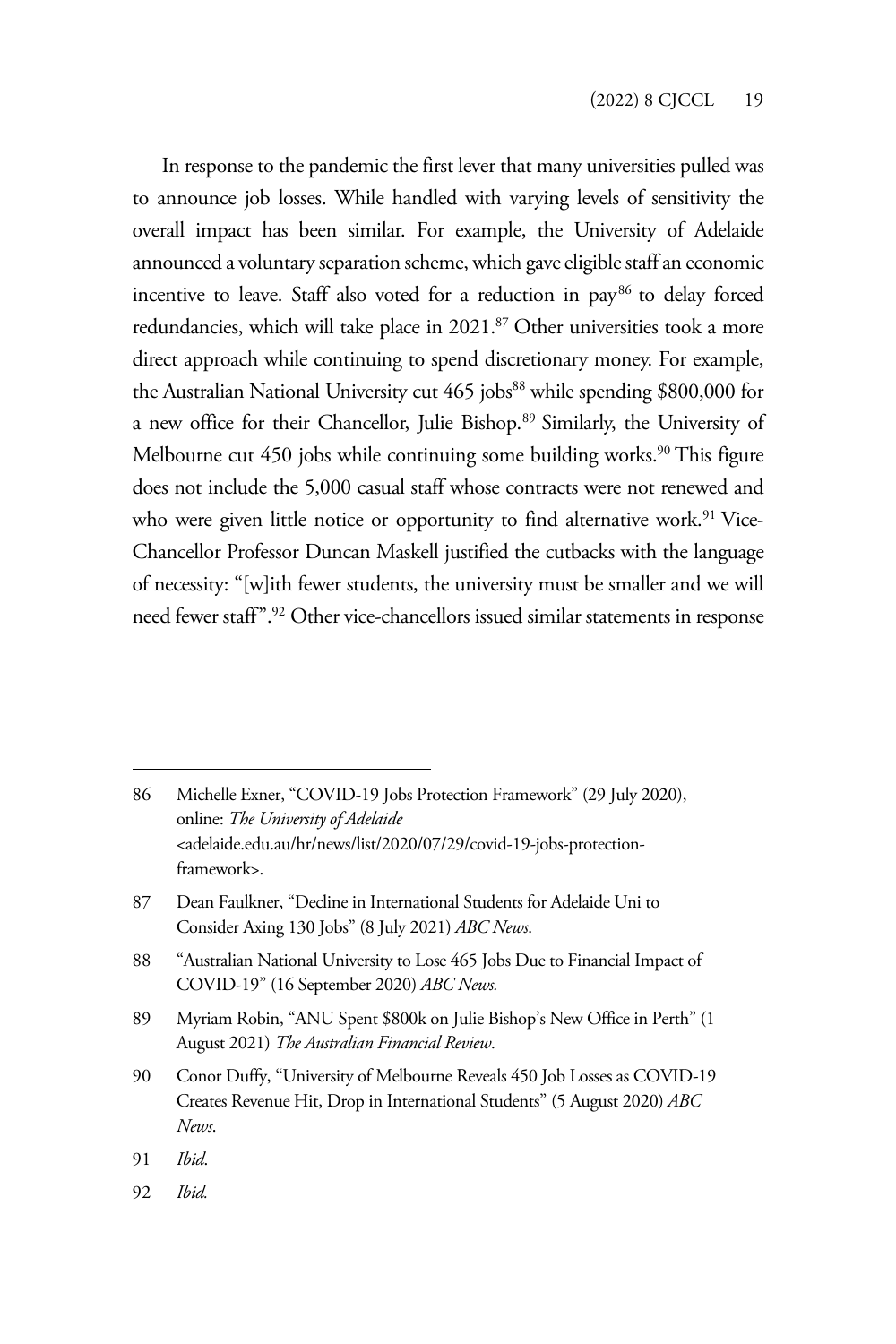to job cuts; for example, Ian Jacobs noted, "[t]his is a painful but unavoidable reality in current circumstances".<sup>93</sup>

There are, of course, elements of truth in this justification for cutting jobs. Universities have suffered a significant drop in income, and salaries are a nonfixed cost where managers can exercise a degree of control. It is precisely for these reasons that job cuts and casualization are commonly the first measure utilised in response to a crisis — real or imagined. $94$  Michael Spence, the immediate preceding Vice-Chancellor of the University of Sydney, went so far as to claim that the job losses were good for staff morale because they demonstrated financial responsibility.<sup>95</sup> With this in mind, I contend that we ought to think about the latest round of job cuts as part of a trend in university management and approach claims about necessity with "cool suspicion and scepticism"<sup>96</sup> especially when money continues to be spent on non-essential projects.

Against the argument of necessity, it is noteworthy most established universities made a profit $97$  in the last reporting period and, in some instances, enjoyed an upturn in international student numbers. "Across the sector", reports Jordan Baker, "enrolments from China have grown from 42.6 per cent of total overseas enrolments in 2018 to 42.8 per cent in 2020, mostly due to Sydney and UNSW".98 Tellingly, neither of these institutions have refilled lost positions or reversed structural changes made in response to the pandemic. Universities

96 Golder, *supra* note 62 at 1073.

<sup>93</sup> Paul Karp, "University of New South Wales to Cut 493 Jobs and Merge Faculties" (15 July 2020) *The Guardian*.

<sup>94</sup> Benjamin Presis, "Melbourne University Staff to Protest Against up to 500 Job Cuts" (3 June 2014) *The Age*.

<sup>95</sup> Lexi Metherell, "Sydney Uni Vice-Chancellor Maintains Cuts Good for Morale" (21 February 2012) *ABC News*.

<sup>97</sup> Damian Glass, "University Announces Preliminary Financial Results for 2020" (25 February 2021), online: *The University of Melbourne* <about.unimelb.edu.au/newsroom/news/2021/february/university-announcespreliminary-financial-results-for-2020>.

<sup>98</sup> Baker, "Top Universities", *supra* note 5.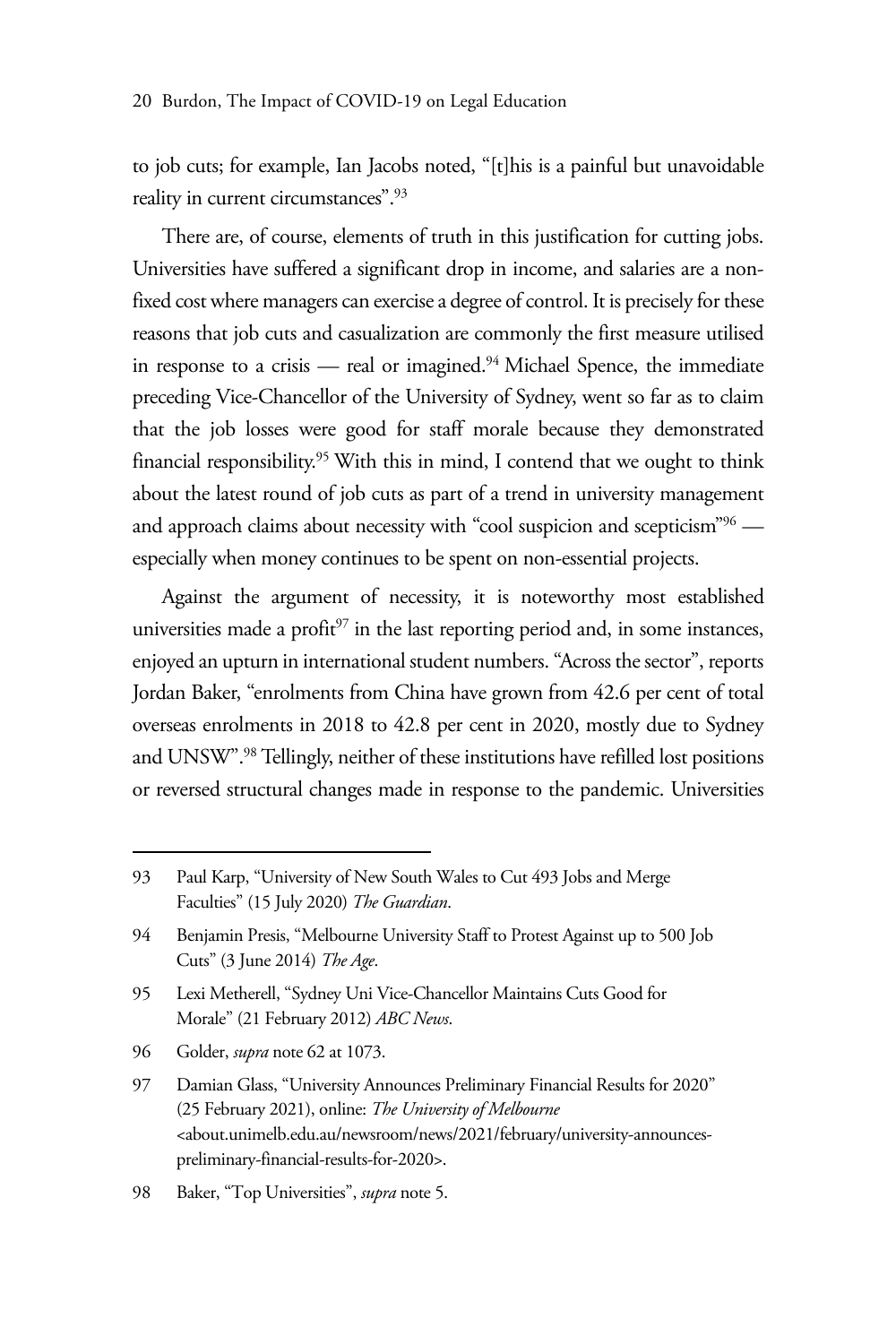have also seen a steep increase in philanthropic donations and domestic student enrolments.<sup>99</sup> Postgraduate student numbers and short course enrolments have also increased by significant margins across the sector.<sup>100</sup> These gains are not limited to established (*i.e.* Group of Eight) universities. For example, Charles Darwin University in Darwin reported that postgraduate applications rose by almost 60% and enrolments in health degrees have more than doubled.<sup>101</sup>

The culmination of these facts has given some commentators cause to describe the recent round of job cuts as crisis capitalism. For example, Damien Cahill, Secretary of the New South Whales branch of the National Tertiary Education Union, argued:

university management has chosen to see this crisis as an opportunity to carry out a whole lot of restructuring that they've wanted to do for a long time. We've seen a whole lot of job cuts but the total downturn was only a few per cent. Revenue decreased by six per cent, but the vice-chancellors have chosen to sack or discontinue contracts of thousands of staff.102

This perspective is consistent with the broader thesis of this paper. To substantiate the argument I turn now to examine other reforms initiated in response to the pandemic.

#### **B. Cuts to Programs**

While neoliberalism purports to be about choice, it has resulted in a massive reduction in programs, the prioritisation of instrumental learning and cuts to the humanities. The hollowing out of departments like English, History,

<sup>99</sup> *Ibid*.

<sup>100</sup> Naaman Zhou, "Huge Increase in Demand for Postgraduate Courses as Australians Look to Upskill" (9 February 2021) *The Guardian*.

<sup>101</sup> *Ibid*.

<sup>102</sup> Baker, "Top Universities", *supra* note 5.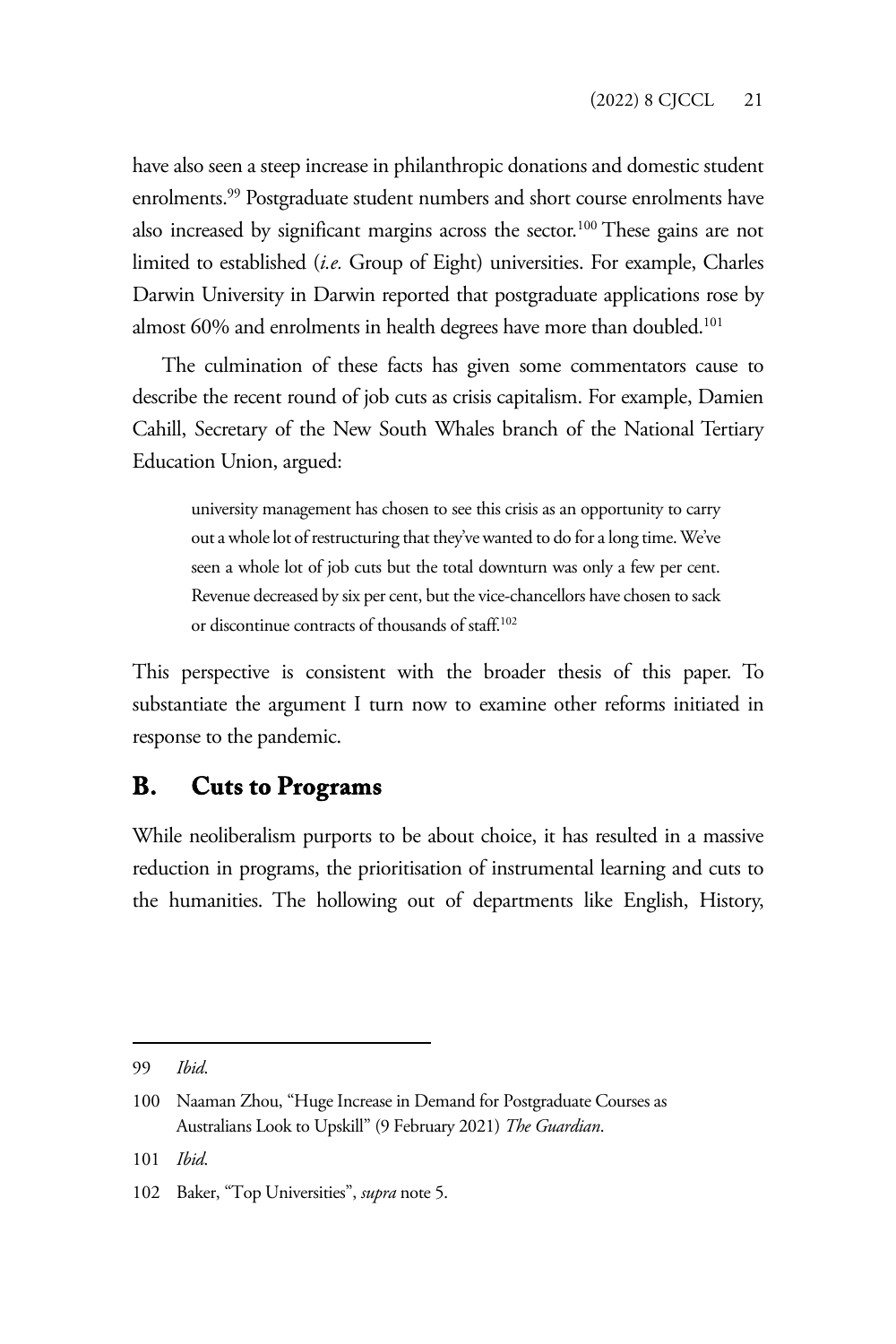Gender Studies and the Classics has been chronicled in numerous books and does not need to be recounted here.<sup>103</sup>

In light of this history, it was unsurprising that university leaders sought to make deeper cuts to programs in response to the pandemic. For example, the University of Western Australia plans to abolish anthropology and sociology.104 The University of Tasmania is set to drop three-quarters of its programs.<sup>105</sup> Swinburne University has also announced the abolition of all language courses.106 In each instance, university leaders evoked the language of necessity. For example, Pascale Quester, Vice Chancellor at Swinburne University, noted: "[t]he current environment requires the university to make some difficult decisions about where it invests in teaching and research in order to ensure its financial sustainability and deliver on its strategy".<sup>107</sup> One reason not to take this rhetoric at face value, is the record Quester has for making cuts to the humanities.<sup>108</sup> Quester's intentions may be better understood through an examination of her comments when she was appointed at Swinburne University:

- 104 Carr, *supra* note 81.
- 105 Alexandra Humphries, "University of Tasmania Slashes Degree Offerings in Cost Cutting Exercise to Stay 'sustainable'" (10 March 2020) *ABC News*.
- 106 Carr, *supra* note 81.
- 107 Adam Carey & Anna Prytz, "Swinburne Looks to Cut All Foreign Language Studies as Pandemic Bites" (4 December 2020) *The Age*.

108 Katherine Gale, "DVC(A) Comments on EB in On Dit" (18 March 2013), online: *National Tertiary Education Union*  <www.nteu.org.au/article/DVC%28A%29-Comments-on-EB-in-On-Dit-14358>; Kylar Loukissian, "Alarm at Adelaide Court Cuts" (28 August 2013) *The Australian* at 30; Kylar Loukissian, "Staff Told to Keep Mum on Uni Cuts" (4 September 2013) *The Australian* at 30.

<sup>103</sup> See for example, Frank Donoghue, *The Last Professors: The Corporate University and the Fate of the Humanities* (New York: Fordham University Press, 2018), Bill Readings, *The University in Ruins* (Cambridge, Mass: Harvard University Press, 1996) and Christopher Newfield, *Unmaking the Public University: The Forty-Year Assault on the Middle Class* (Cambridge, Mass: Harvard University Press, 2011).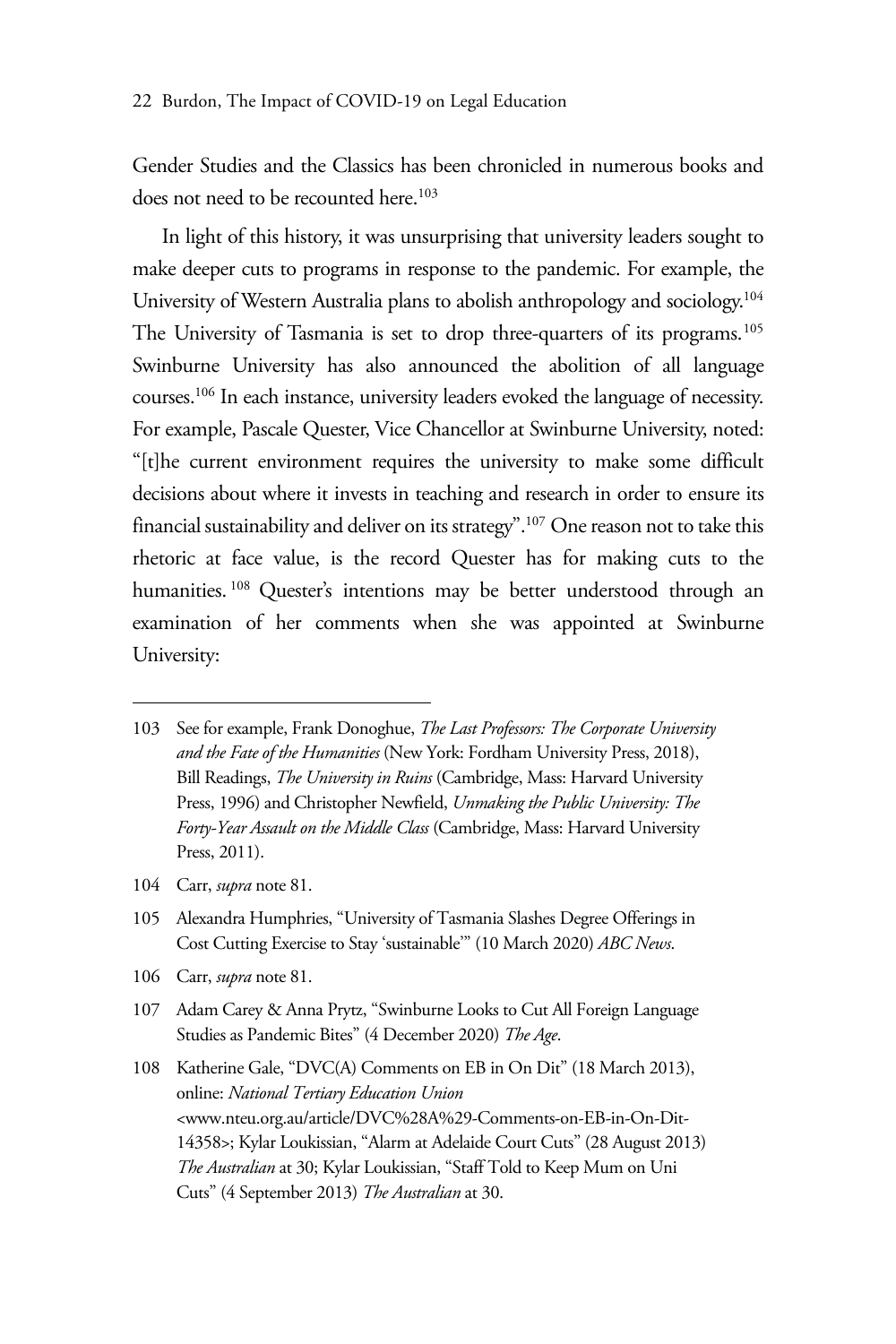I am going to pare down everything that doesn't speak to technology or science. Because, do we need to be the 10th university that teaches Chinese or Italian? No…we are the Swinburne University of Technology, we are going to be working with industry and students on creating the technology of the future.<sup>109</sup>

In light of this statement, one might reasonably regard the program cuts at Swinburne as an example of crisis capitalism. This point was not lost on Melissa Slee, Division Secretary of the NTEU Victoria: "[Professor Quester's] first move as vice-chancellor has been to use the cover of COVID-19 to cut jobs and undermine Swinburne".110

To date, law schools have been largely immune from this process since they offer few programs and are viewed as prestigious within the university and the broader community.111 However, given that university leaders socialise pain, law schools have also felt pressure to cut courses with low enrolments. Each university defines 'low enrolments' in its own way, but at the University of Adelaide, it is classes with fewer than 50 students. This has put bespoke courses at risk. For example, legal clinic courses have low enrolments by design but serve a critical function in legal training and as a service for the community. <sup>112</sup>

<sup>109</sup> Farrin Foster, "Pascale Quester: 'It is the Innovative and the Creative Ones That Will Survive'" (3 July 2020) *The Adelaide Review*; Stephen Matchett, "Swinburne VC Does What She Says She Would" (8 December 2020) *Campus Morning Mail*.

<sup>110</sup> Adam Carey, "Swinburne University Staff Condemn Leadership Over 'Excessive' Cuts to Courses, Jobs" (12 November 2020) *The Age*.

<sup>111</sup> The same is not true in North America or the UK: Jessica Dickler, "Colleges Cut Academic Programs in the Face of Budget Shortfalls Due to Covid-19" (23 June 2020) *CNBC*; Jonathan Ames, "Future Lawyers Can Bypass University Degree Under Legal Reforms" (30 October 2020) *The Times*. See also Adam Carey & Anna Prytz, "Swinburne Looks to Cut All Foreign Language Studies as Pandemic Bites" (4 December 2020) *The Age*.

<sup>112</sup> Adrian Evans et al, *Australian Clinical Legal Education: Designing and Operating a Best Practice Clinical Program in an Australian Law School* (Acton: Australian National University Press, 2017) at 11–38. Clinics are commonly threatened in times of economic downturn: Patricia Tuitt, "Law Clinics at Risk from University Funding Cuts" (28 June 2010) *The Guardian*.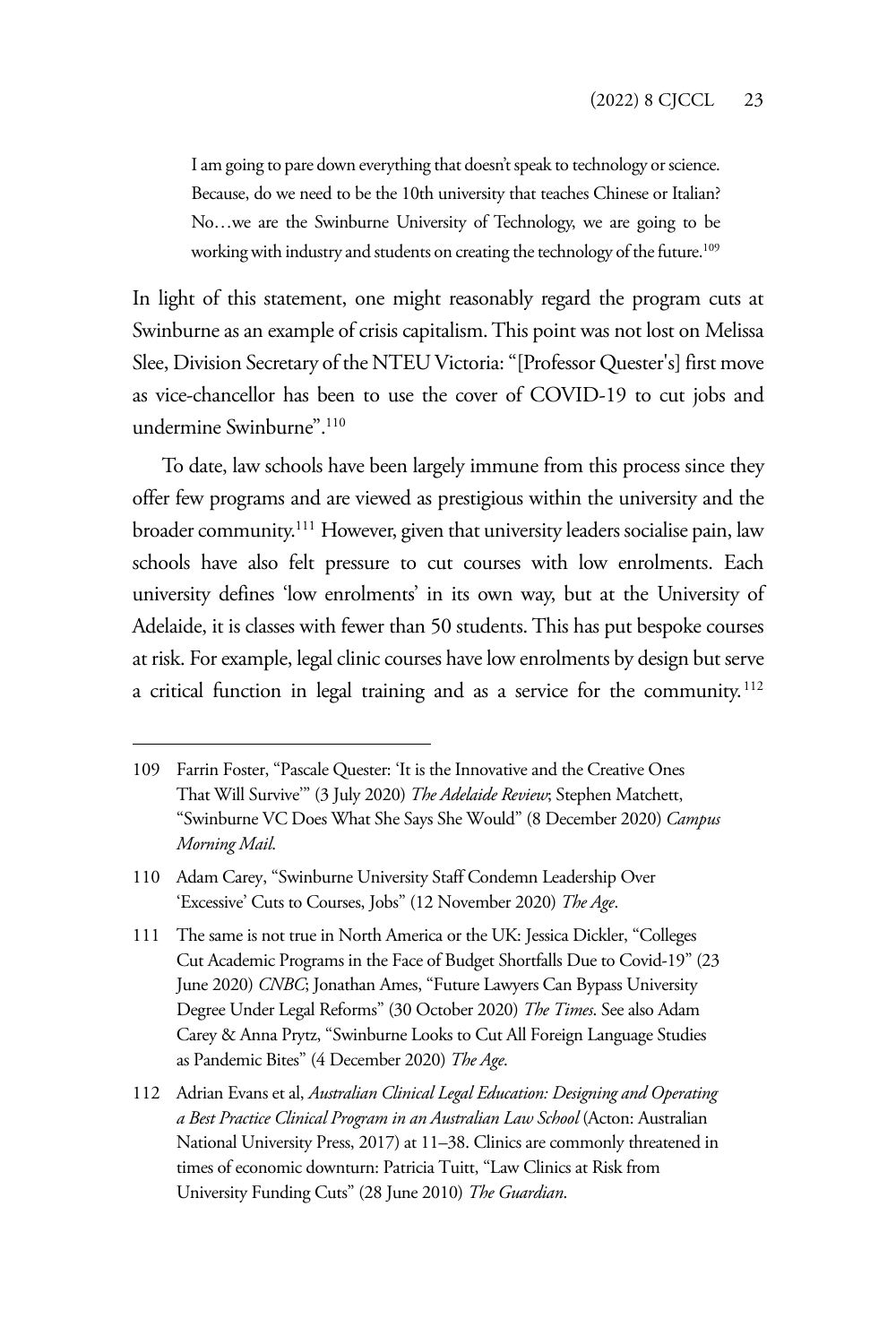Consistent with Thornton's argument about jettisoning critical material, course 'rationalisation' also tends to concentrate on subjects with a focus on theory and history. This is not because these courses are unimportant<sup>113</sup> or poorly taught; rather, the framing of universities in instrumental terms encourages students to approach their education as market actors. 114 Economic coercion has heightened this encouragement. For example, recent fee changes resulted in a 28% increase in the cost of law degrees.115 In response to fee increases, it is perfectly rational for students to seek out courses that will maximise their earning capacity, emancipating them from debt as quickly as possible.

### **C. Finding New Markets**

One notable response that has been missing from university leaders is an acceptance of responsibility. Framing the pandemic as an unforeseeable crisis enables them to by-pass their complicity in underwriting the financial health of universities on the back of international student fees. The risks were known and proclaimed loudly. For example, a few months before COVID-19 made contact with its first human carrier, the Auditor-General of New South Wales warned: "universities should assess their student market concentration risk where they

Karl Llewellyn, *The Bramble Bush: The Classic Lectures on the Law and the Law School* (New York: Oxford University Press, 2008).

<sup>113</sup> Karl Llewellyn provides an early statement on the importance of being able to think abstractly and flexibly about the law:

There is yet another thing which experience long and sad has caused us disillusion. We have discovered that students who come eager to learn the rules and who do learn them, and who learn nothing more, will take away the shell and not the substance. We have discovered that rules alone, mere forms of words are worthless. We have learned that the concrete instance…is necessary in order to make any general proposition…mean anything at all. Without the concrete instances, the general proposition is baggage, impedimenta, stuff about the feet. It not only does not help, it hinders.

<sup>114</sup> In previous work I have described this in terms of neoliberal rationalisation: Burdon, *supra* note 2.

<sup>115</sup> Conor Duffy, "University Fees to be Overhauled, Some Course Costs to Double as Domestic Student Places Boosted" (18 June 2020) *ABC News*.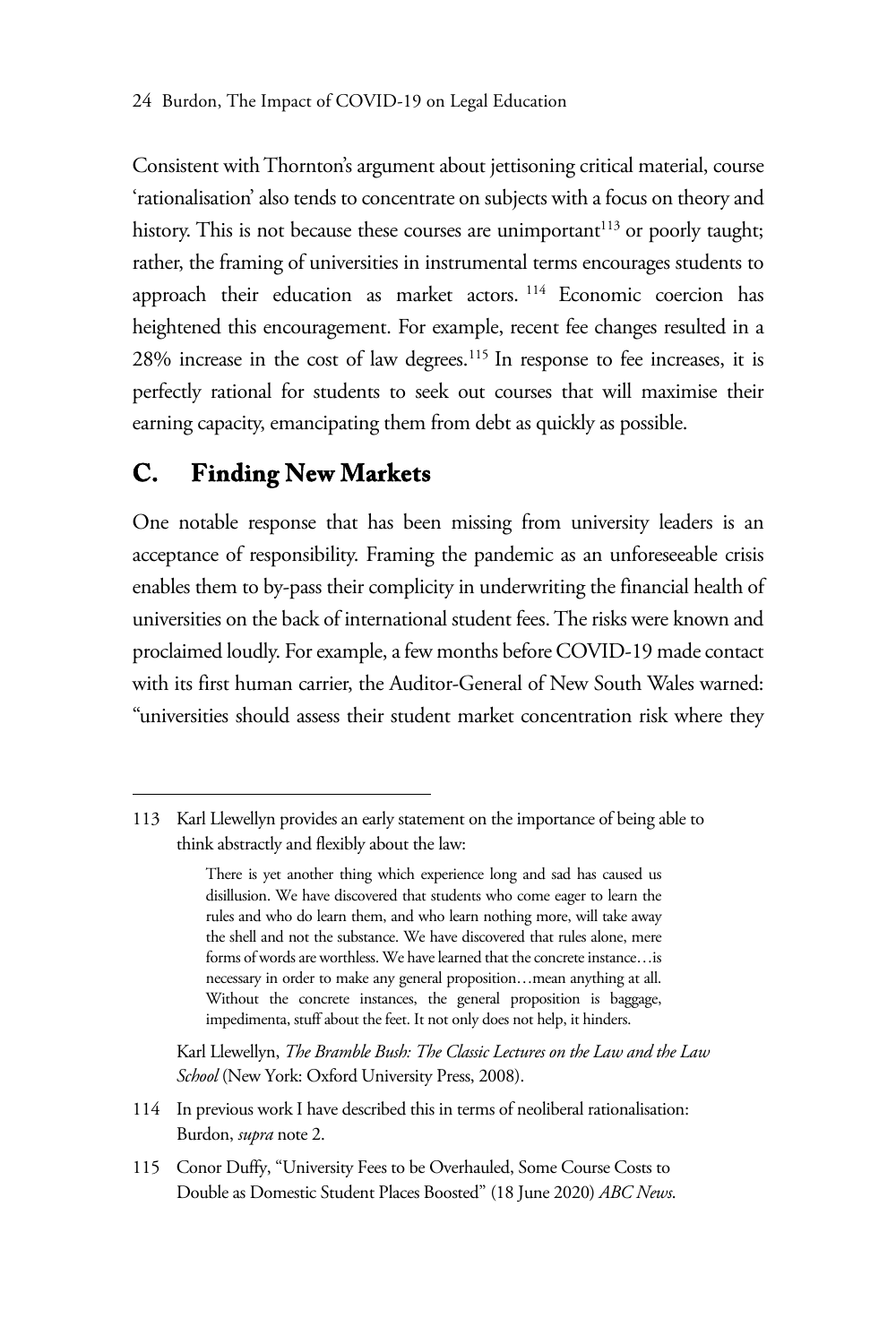rely heavily on students from a single country of origin".116 This is one of dozens of reports that were read, filed and ignored. The pandemic burst this bubble and laid bare the "market concentration risk"117 described by the Auditor-General. While some universities have increased their international student numbers, the broader story is one of decline — particularly amongst Indian and Nepalese students<sup>118</sup>

The version of history promoted by university leaders is that they have been forced to find new income sources in response to successive cuts to government funding.<sup>119</sup> This material context is true but the narrative does not absolve university leaders from their participation in this process or recruitment strategies that drew predominately from a single destination — China.<sup>120</sup> Moreover, the dominant narrative ignores the role of greed and the logic of growth that also underpinned the turn toward international students. Andrew Norton, the higher education director for the Grattan Institute has argued that Universities have taken a "calculated risk"121: "[t]hey know that the China boom probably won't last forever, but that they might as well take the money while they can".122 Adrian Piccoli, former Minister for Education of New South Wales, puts things differently. Speaking in the more sanitised language of the corporate university, he argues that university leaders have made a "business

- 117 Underwood, *ibid*.
- 118 Baker, "Top Universities", *supra* note 5.

- 121 McGowan, *supra* note 116.
- 122 *Ibid*.

<sup>116</sup> Barry Underwood, "Universities 2017" (8 June 2018), online: *Audit Office of NSW* <www.audit.nsw.gov.au/our-work/reports/universities-2017>; Michael McGowan, "Universities Rely Too Much on Foreign Student Fees, Auditor Says" (9 June 2018) *The Guardian*.

<sup>119</sup> Julia Horne, "How Universities Came to Rely on International Students" (22 May 2020) *The Conversation*.

<sup>120 &</sup>quot;However, while the total number of overseas students has increased, and their country of origin has diversified, there is a clear concentration risk with over 54 per cent of all overseas students sourced from a single country of origin": Underwood, *supra* note 116.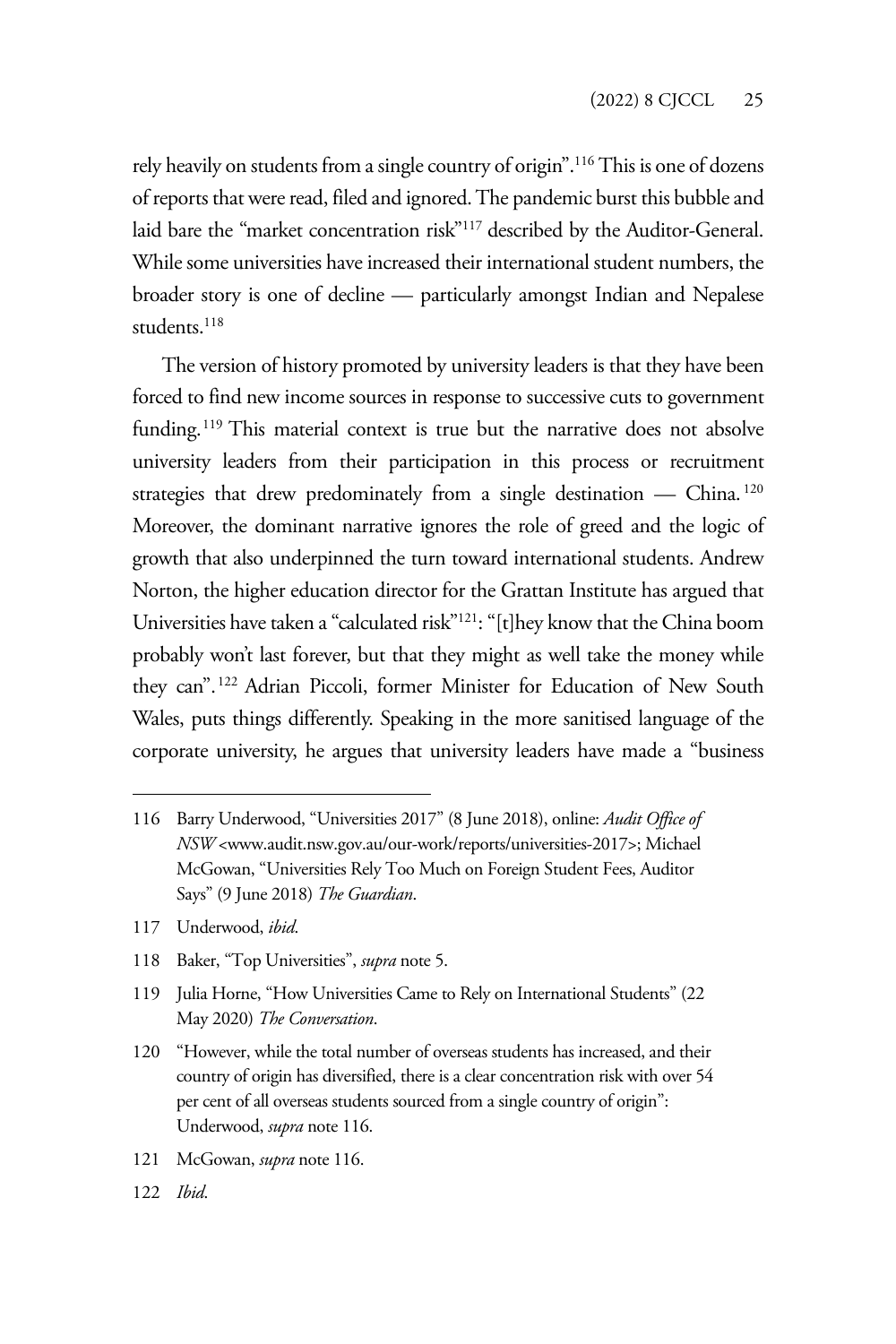decision".123 Piccoli goes on to inadvertently undermine the dominant narrative that University leaders have been forced to pursue a growth strategy through international students:

I actually don't think the growth in international students would be any different even if there was additional commonwealth funding because it's still additional revenue. They wouldn't be sitting back, they'd still be pursuing it. It's a source of revenue, it's in the national interest and it's good for the general economy.124

In response to the broad drop in international student numbers, universities have not re-evaluated their strategy or sought to concentrate on providing a world-class education for domestic students. Instead, their focus has been on finding new markets and securing supply for students currently in the 'pipeline'. With respect to the latter, dominant strategies have focused on offering financial discounts of up to 20%125 and the establishment of dedicated quarantine faculties in New South Wales<sup>126</sup> and South Australia.<sup>127</sup> Such is the importance of these schemes that they are expected to go ahead despite the emergence of the Delta strain of COVID-19 in the Australian community.<sup>128</sup>

To date, Monash University has been the most successful in finding new international markets. Due to Commonwealth restrictions on inbound travellers, their strategy has been to establish a physical presence in Indonesia. Indonesian students have traditionally been in the second tier for the Australian

<sup>123</sup> *Ibid*.

<sup>124</sup> *Ibid*.

<sup>125</sup> Naaman Zhou, "Universities Discount Fees for International Students Stuck Outside Australia" (1 February 2021) *The Guardian*.

<sup>126</sup> Bellinda Kontominas, "NSW to Welcome Back International Students Under Pilot Quarantine Plan" (10 June 2021) *ABC News*.

<sup>127 &</sup>quot;International Students to Return to SA After Parafield Airport Quarantine Hub Gets Approval" (18 June 2021) *ABC News*.

<sup>128</sup> Julie Hare, "Despite Delta Variant, International Student Plans Forge Ahead" (30 June 2021) *The Financial Review*.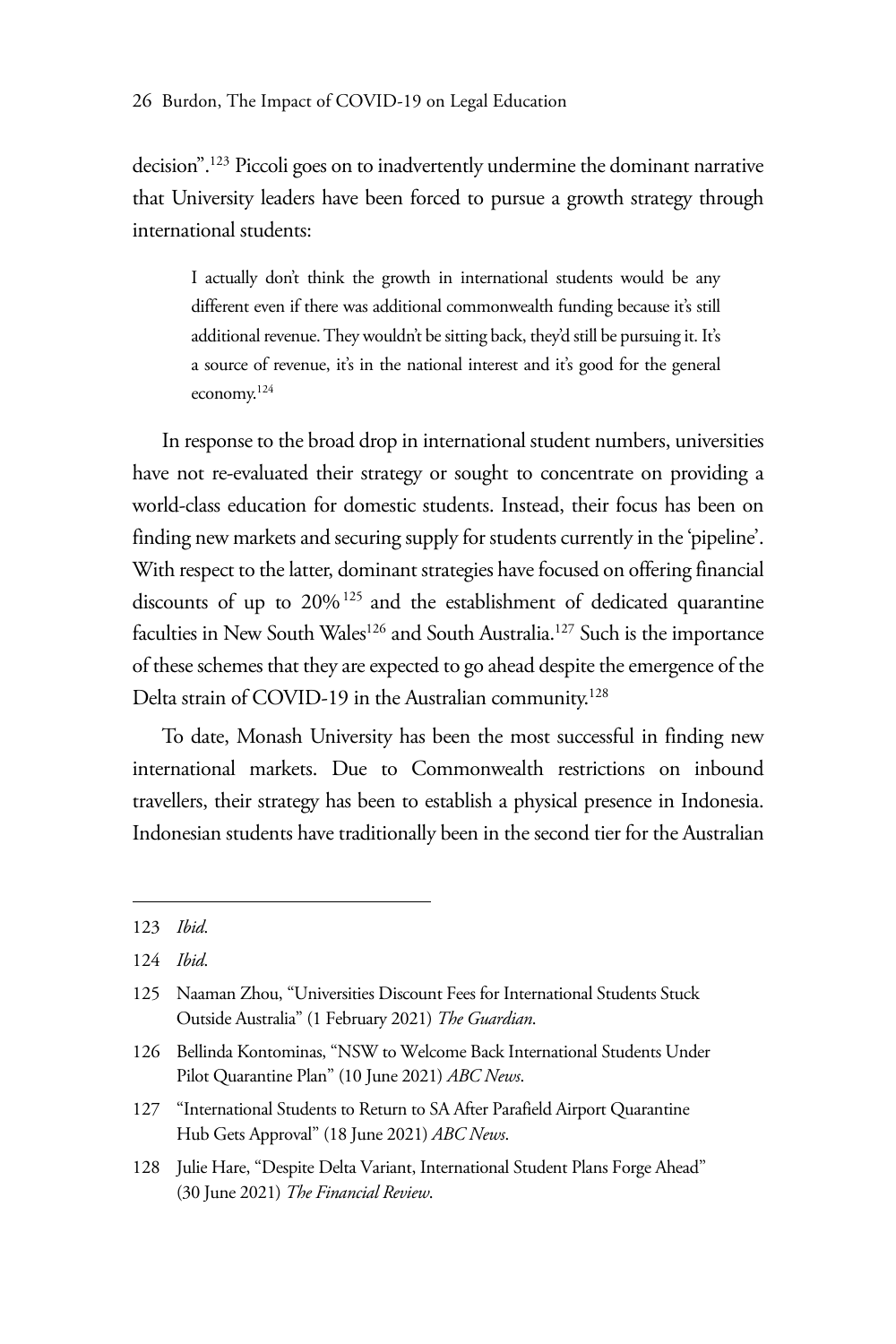international student market.<sup>129</sup> However, new enrolments have not contracted at the same rate as other countries.130 Moreover, because of its proximity and large population, they have long been courted by Australian universities through initiatives, such as the aptly named "Indonesia Market Action Plan".131 Against this context, Monash University has signed an memorandum of understanding with the Indonesian Government to "forge solid and institutionalised partnerships".132 The MOI grants an exclusive licence to Monash University to establish a campus which focuses on lucrative postgraduate students. Naaman Zhou has provided the anticipated numbers: "[w]ithin the next 10 years, the Indonesian campus aims to grow to 2,000 masters [*sic*] students, 1,000 "executive education students" and 100 PhD students every year, according to the university's own recruitment site".<sup>133</sup> The University of Western Australia has also signalled its intent to expand into Indonesia. For example, its strategic plan for the next decade notes that "[i]ncreasing our engagement with Indonesia is a vital part" of its vision".134

I have some sympathy for this work, particularly because the Commonwealth Government has not stepped up to support universities. I also

- 132 Zhou, "Monash", *supra* note 129.
- 133 *Ibid*.
- 134 See "The Australia-Indonesia Centre", online: *UWA Public Policy Institute* <www.uwa.edu.au/institutes/public-policy/home/the-australia-indonesiacentre>.

<sup>129 20,000</sup> in 2017 as opposed to Chinese students which numbered at 166,000 and Indian students at 70,000: Avery Poole, "Australian Universities to Benefit in Australia-Indonesia Free Trade Deal" (1 September 2018) *The Conversation*. In 2019 there were 18,091 students: Naaman Zhou, "Monash University Signs Deal with Indonesian Government as Universities Diversify from China" (8 April 2021) *The Guardian* [Zhou, "Monash"].

<sup>130</sup> New enrolments from Indonesia fell at a rate of 0.9% compared to an overall fall of 4.9%: Zhou, "Monash", *ibid*.

<sup>131</sup> The plan, which is from 2019, can be read online here: "Education Market Profile – Indonesia", online: *Australian Government: Australian Trade and Investment Commission*  <www.austrade.gov.au/australian/education/countries/indonesia>.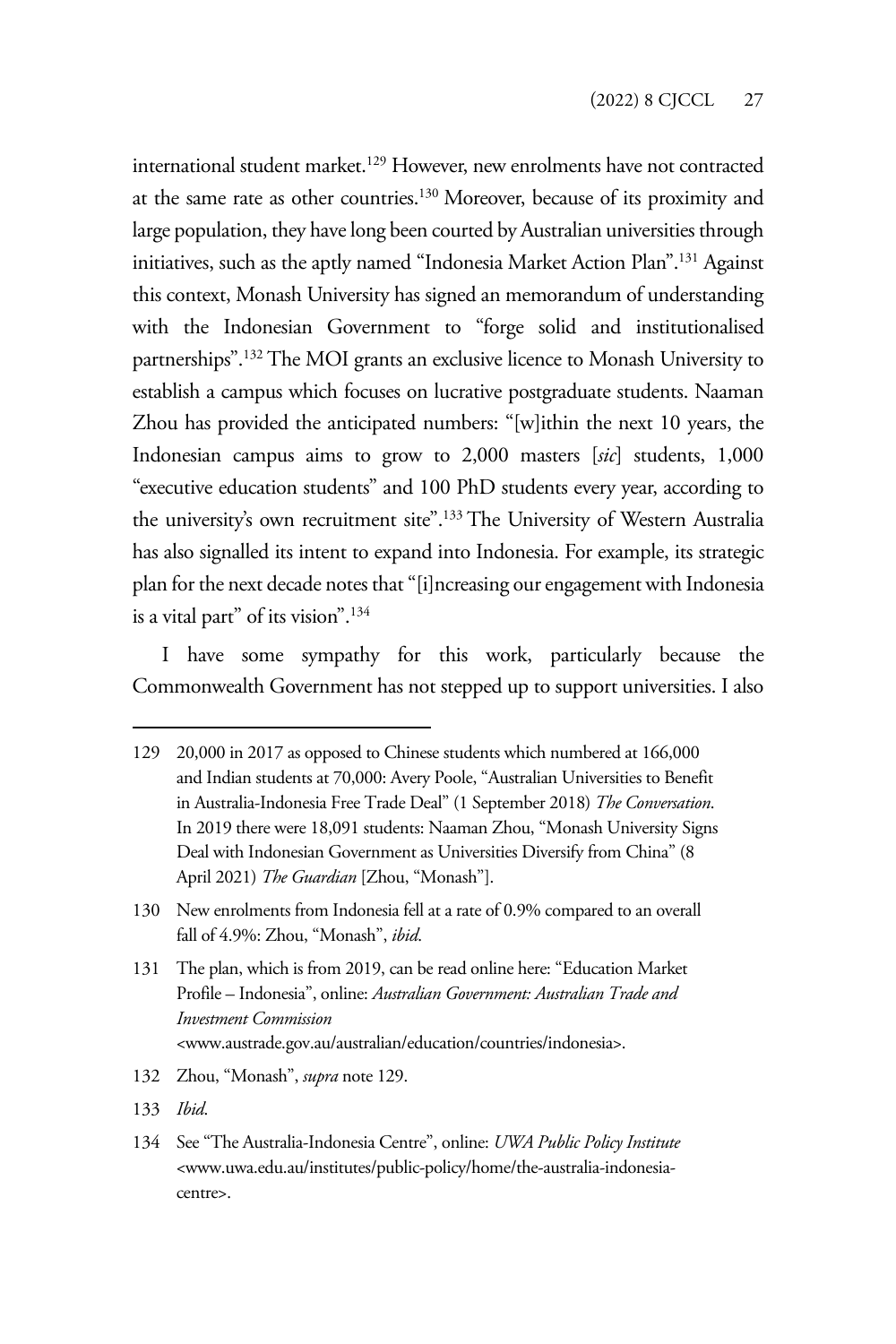#### 28 Burdon, The Impact of COVID-19 on Legal Education

acknowledge that large institutions cannot move away from the logic of neoliberalism overnight. However, one might also reasonably object to the eagerness with which universities have recommitted to this strategy and the opportunity cost that comes with not pursing a more sustainable and ethical<sup>135</sup> financial strategy. As Jeff Sparrow has noted: "[r]estoring our lives to normality after Covid is not the solution, it's the problem".136 The attempt to reignite international student enrolments is also an instructive illustration of the theory of crisis capitalism adopted in this paper. The pandemic has elevated the need for universities to cut back their exposure and implement sound financial management. Instead, universities are going through a 'shock' with an immediate cutback in international student numbers. Rather than changing direction, decision makers can now insist that universities grow into new markets, which promise a lucrative population of students. The rhetoric of necessity masks this process and the human toll that has come during the pandemic. Moreover, creating new markets for international students is presented as the only alternative to economic hardship. Few other serious options are on the table.

#### **D. Online Learning: Here to Stay?**

The hegemony of neoliberalism in higher education has led to the idolatry of efficiency. University managers demand each year that faculties and schools find savings in teaching and administration. The mass lecture and online learning have been promoted on this basis. Thornton notes, "[t]he lecture method is driven by efficiency and the bottom line. It means that one lecturer can teach,

<sup>135</sup> That universities profit on the back of international students can hardly be denied. I regard this as a serious form of exploitation that has no ethical justification: Chris Dite, "The Pandemic Has Exposed Australia's Mistreatment of International Students" (31 January 2021) *Jacobin Magazine*.

<sup>136</sup> Jeff Sparrow, "Restoring Our Lives to Normality After Covid is Not the Solution, it's the Problem" (21 July 2021) *The Guardian*.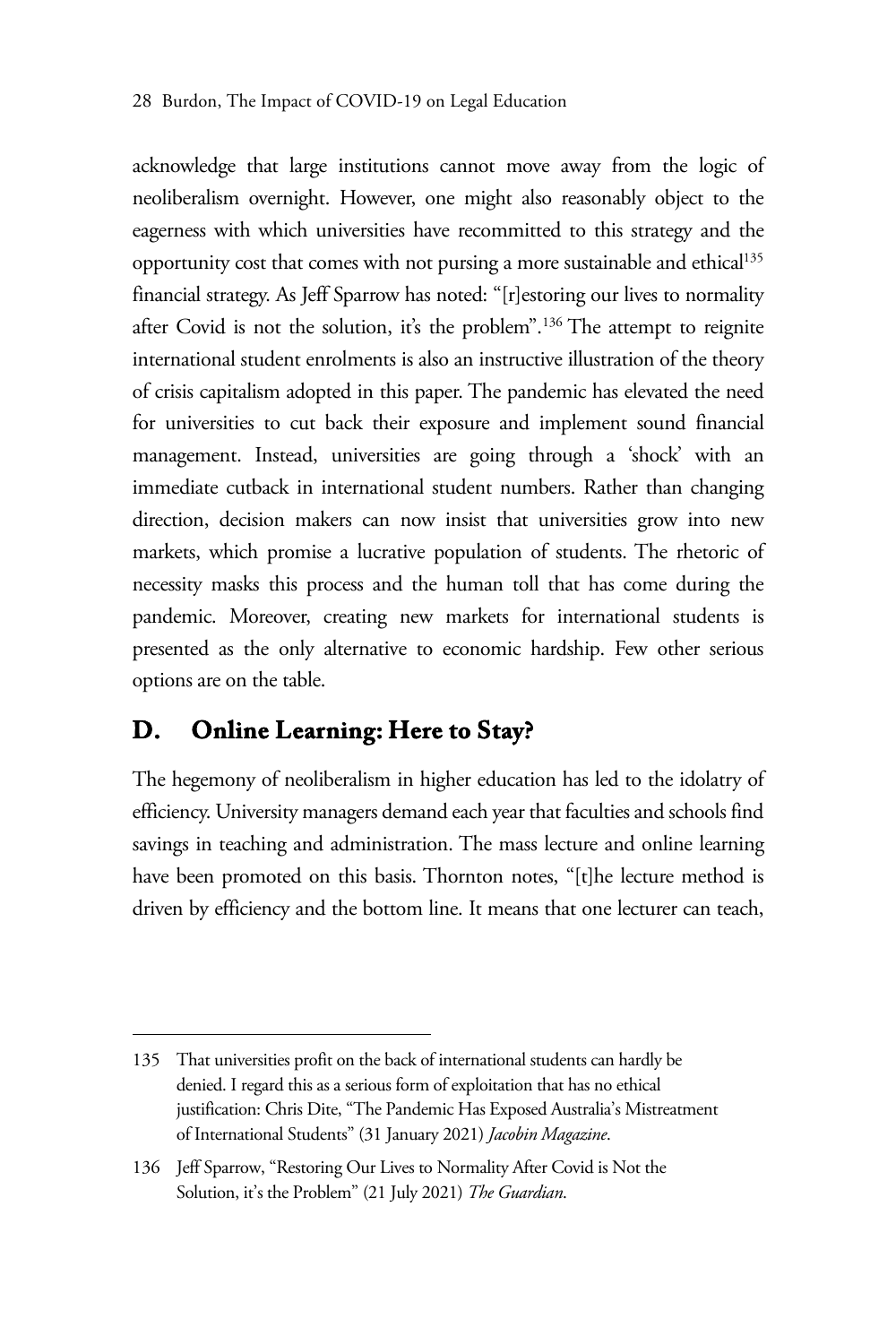or at least purport to teach, 500 students simultaneously, and possibly many more in distant sites through online transmission and video-link".<sup>137</sup>

Academics have vocally opposed online teaching for efficiency,<sup>138</sup> and that remains true even after the pandemic.<sup>139</sup> There are a range of reasons for this, including demographic profile and a lack of training in new technology. However, teachers also offer profound reflections on the importance of learning in the same physical space, including the capacity for empathy and understanding and the opportunities for students to establish a learning community that continues once they leave a shared space.<sup>140</sup> In these accounts, traditional activities, such as lectures, are not a one-way presentation of ideas but an interactive conversation with a learning community.<sup>141</sup> Anybody who has taught online to a wall of black screens $142$  might be sceptical about the extent to which these experiences can be replicated online — at least not without considerable resources and training.

When the pandemic first reached Australia, academic staff shifted their classes online — generally without a pause.<sup>143</sup> The share market value of tools,

<sup>137</sup> Thornton, *supra* note 1 at 85.

<sup>138</sup> *Ibid*.

<sup>139</sup> Anna McKie, "Third of Academics 'Want Live Lectures to Stay Online' Post-Covid" (25 February 2021) *Times Higher Education*.

<sup>140</sup> R Scott Webster, "In Defence of the Lecture" (2015) 40:10 Australian Journal of Teacher Education 88; Miya Tokumitsu, "In Defense of the Lecture" (26 February 2017) *Jacobin Magazine*.

<sup>141</sup> For a useful summary of the debate surrounding the efficacy of lectures see: Shelley Kinash, Colin Jones & Joseph Crawford, "COVID Killed the On-Campus Lecture, but Will Unis Raise it from the Dead?" (15 February 2021) *The Conversation*.

<sup>142</sup> This is not intended as a criticism of students who do not (or cannot) turn on their computer camera: Tabitha Moses, "5 Reasons to Let Students Keep Their Cameras Off During Zoom Classes" (17 August 2020) *The Conversation*.

<sup>143</sup> Matthew Johnston, "Online Mass Exodus: How Australian Unis are Coping with COVID-19" (20 March 2020) *IT News*.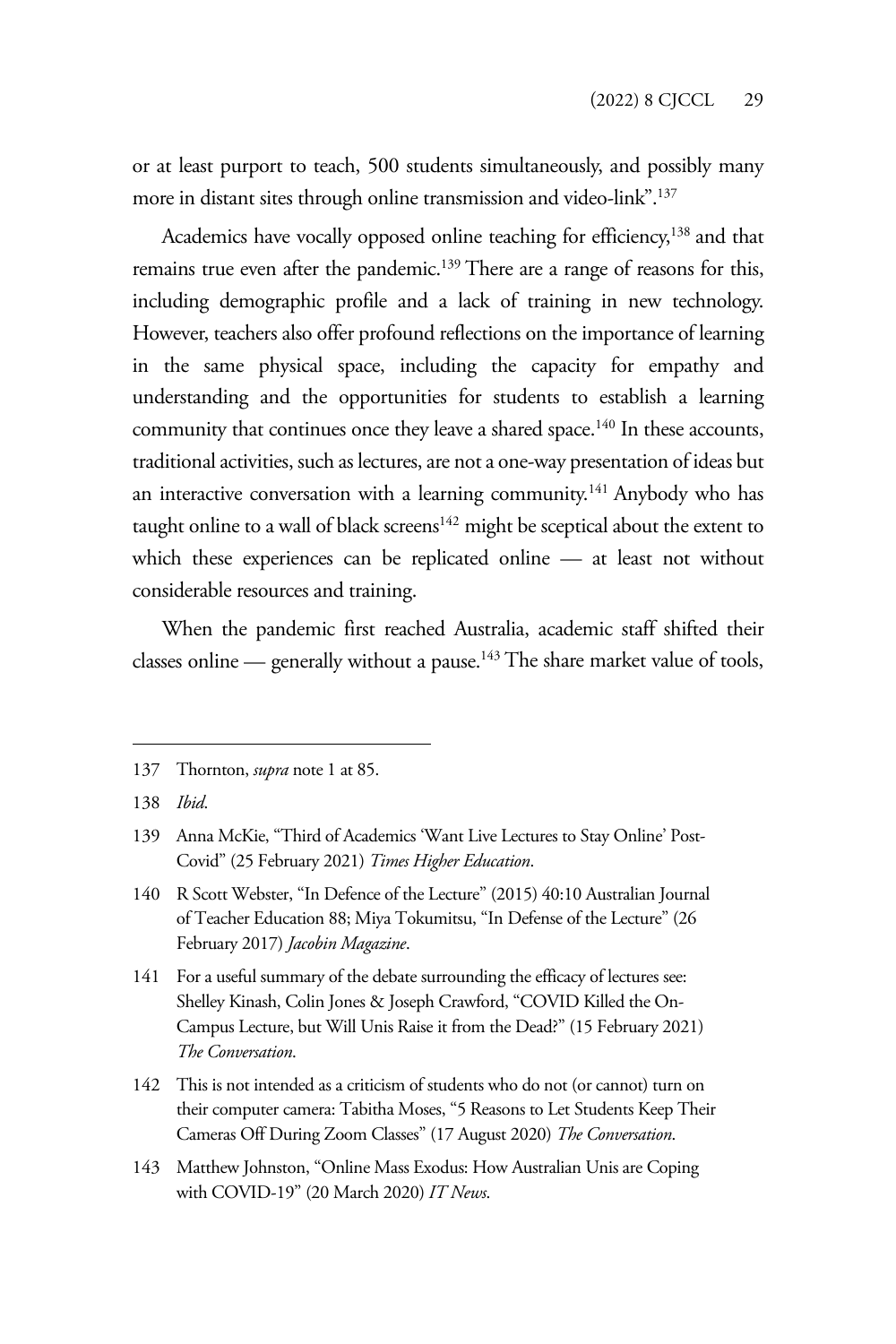such as Zoom, skyrocketed overnight.<sup>144</sup> To say that we were providing 'online learning' would be generous and a disservice to those with the training and resources to dedicate themselves to this craft. Most of us were scrambling to provide a basic service while navigating new concepts such as 'Zoom bombing'. 145 Some of my colleagues had never taught online before the pandemic and there was a mad rush at the institutional level to make sure people had the right equipment and bandwidth to run classes. Rebecca Barrett-Fox captures something of those heady days in her advice to university teachers:

[f]or my colleagues who are now being instructed to put some or all of the remainder of their semester online, now is a time to do a poor job of it. You are NOT building an online class. You are NOT teaching students who can be expected to be ready to learn online. And, most importantly, your class is NOT the highest priority of their OR your life right now. Release yourself from high expectations right now, because that's the best way to help your students learn.146

The completion of classes was due to the dedication of academic staff both full time and casual — and the generosity of students who were willing to forgive our fumbling and a reduction in educational quality. University leaders recognised these difficulties and often praised staff for their work and dedication.147 However, the leaders were also eager to send a message to the

<sup>144</sup> Rupert Neate, "Zoom Booms as Demand for Video-conferencing Tech Grows" (31 March 2020) *The Guardian*.

<sup>145</sup> Greg Elmer, Anthony Glyn Burton & Stephen J Neville, "Zoom-Bombings Disrupt Online Events With Racist and Misogynist Attacks" (10 June 2020) *The Conversation*.

<sup>146</sup> Rebecca Barrett-Fox, "Please Do a Bad Job of Putting Your Courses Online" (March 2020), online (blog): *Any Good Thing*  <anygoodthing.com/2020/03/12/please-do-a-bad-job-of-putting-your-coursesonline/?fbclid=IwAR336tXzjTLfthAQI71b75z2C6D7JKcDe2MfUQ8lrBe2x9 0xlrCzhWdYIA>.

<sup>147</sup> Ian Jacobs, "Transcript of UNSW Vice-Chancellor Video Message to Staff, May 2021" (May 2021), online: *UNSW Sydney <*www.inside.unsw.edu.au/vcmessage/transcript-unsw-vice-chancellor-video-message-staff-may-2021>.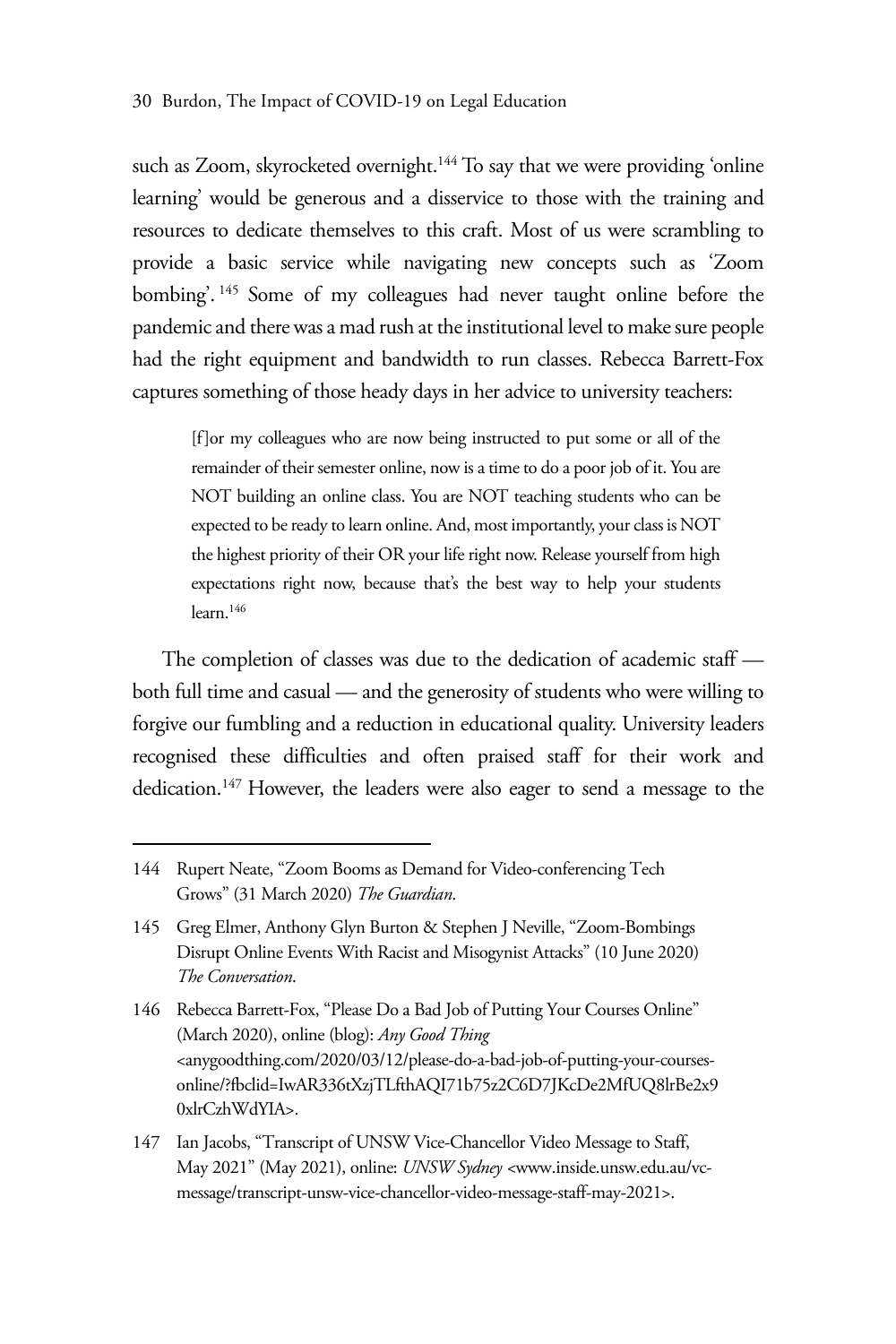market about the success of 'online learning'. For some, the experiment of online learning was advancing to be permanent.<sup>148</sup> For example, John Domingue, director of the Open University's Knowledge Media Institute, argued that the "online genie" 149 is out of the bottle and will not go back in. Darren McKee, the chief operating officer of Murdoch University, made a similar comment, noting, "[t]he face-to-face mass lecture is all but dead".150

Perhaps the most robust response came in the form of a report from Optus and Cisco, which included responses from "executives across 80% of Australian higher education and Tafe institutes".<sup>151</sup> A leading claim in the report is that COVID-19 has accelerated changes that were already underway toward online teaching — including the use of virtual reality and augmented reality — and making teaching flexible to fit around student schedules. It also highlighted the need for universities to create "Instagram-worthy moments":152"[s]tudents are increasingly expecting education institutions to mimic their digital experiences in other parts of their life: interactions with technology that are intuitive, rewarding and low touch".153

- 151 The report can be read here: Vector Consulting, "The Tipping Point for Digitisation of Education Campuses" (2020), online (pdf): *Vector Consulting*  <www.optus.com.au/content/dam/optus/documents/enterprise/accelerate/tippi ng-point-report\_final\_nov20.pdf>.
- 152 *Ibid*.
- 153 *Ibid* at 12. Swanson captures the thin edge of the wedge: "[h]ow long before universities get their own influencer mansions, with professors made to compete for students' attention, blending course material with sad TikTok dances?": Barrett Swanson, "The Anxiety of Influencers" (June 2021) *Harper's Magazine*.

<sup>148</sup> Fergus Hunter & Jordan Baker, "Uni Bosses Predict Permanent Shift to Online Learning, But Not a Full Scale Revolution" (11 April 2020) *The Sydney Morning Herald*.

<sup>149</sup> Richard Doughty, "The Future of Online Learning: The Long-Term Trends Accelerated by Covid-19" (16 February 2021) *The Guardian*.

<sup>150</sup> Naaman Zhou, "'Instagram-Worthy': Covid-19 Predicted to Change Design of Australian Universities" (10 February 2021) *The Guardian* [Zhou, "Instagram"].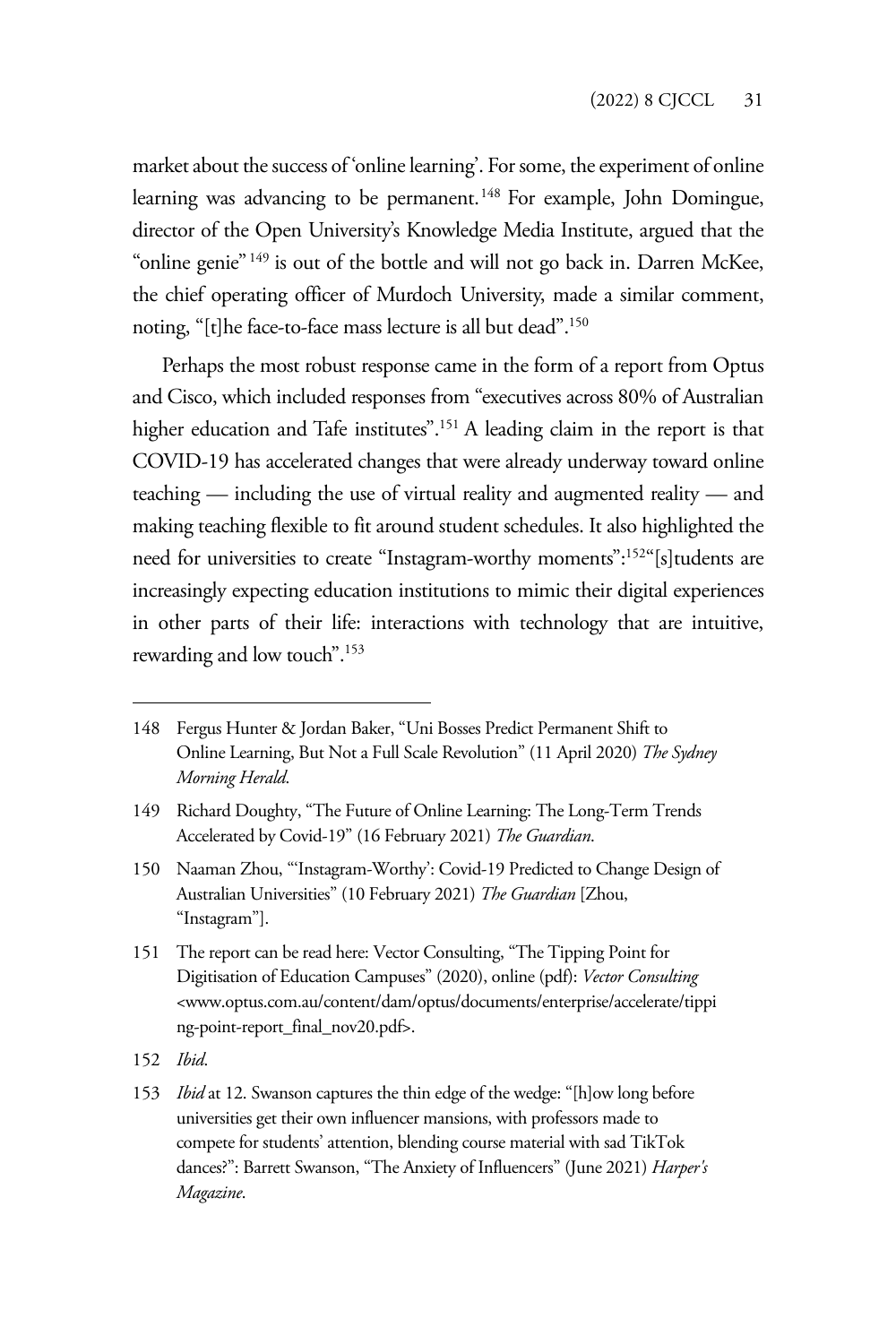#### 32 Burdon, The Impact of COVID-19 on Legal Education

None of this is new and the push for online learning has grown steadily over the last two decades.<sup>154</sup> For example, in 2012, Shirley Alexander, the then Deputy Vice-Chancellor and Vice-President (Education and Students) at University of Technology Sydney argued: "[a]t UTS we're in the middle of spending a billion dollars on our campus and as part of that we've got two new buildings going up…there's a not a single traditional lecture theatre in either of those new buildings".155 In similar tones, Ian Young, former Vice-Chancellor at Australian National University noted, "[o]n-campus education is going to change. The large lecture theatre, if not dead now, is disappearing".156 Young went on to opine, "[w]hy in the world would a student come along and sit in a passive lecture with 300 other students when they can access the material online themselves"?157 But what makes this an example of crisis neoliberalism, is the way university leaders have used the pandemic as an opportunity to push through plans with a greater concentration of online learning. This includes generational decisions about campus design and infrastructure spending. <sup>158</sup> Academic staff have not been broadly consulted about this shift and, instead, online learning is presented as an inevitable response to the pandemic, and technological disruption as a way to offer flexibility to students.159

- 156 *Ibid*.
- 157 *Ibid*.
- 158 Zhou, "Instagram", *supra* note 150.

<sup>154</sup> A report from Studiosity in 2018 found that "19 per cent of Australian tertiary students think physical campuses will cease to exist with in [*sic*] 20 years time [sic]. The figure rose to 25 per cent for students in regional Queensland and 36 per cent for those in Tasmania": Robert Bolton, "Online Learning: Universities Push for Physical Classes Battles Virtual Trends" (11 February 2018) *The Australian Financial Review*.

<sup>155</sup> Charis Palmer, "Lecture Theatres to Go the Way of the Dodo" (1 October 2012) *The Conversation*.

<sup>159</sup> Most students work and study: Natalie Gil, "One in Seven Students Work Full-time While They Study" (12 August 2014) *The Guardian*; Sally Weale & Richard Adams, "'Covid Has Been a Big Catalyst': Universities Plan for Post-Pandemic Life" (13 July 2021) *The Guardian*.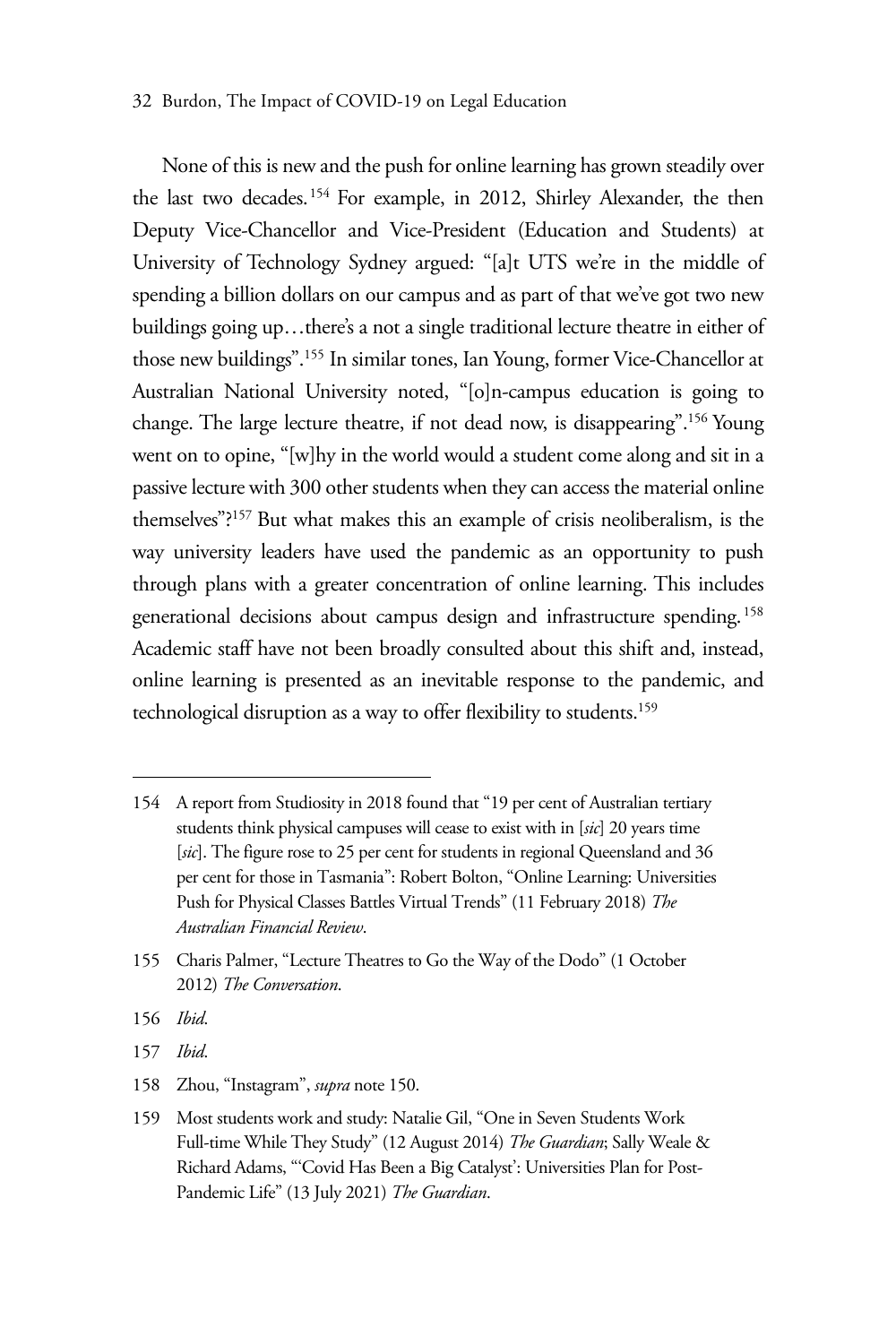Before concluding this section on online learning's viability in the future, it is important to note the several factors that have slowed down the push for online learning in Australia. The most important has been conditional government funding that was predicated on a return to in-person teaching. Alan Tudge, the current Minister for Education, offered the following justification for this decision: "[i]f we can have 50,000 people at a football match surely we can have COVID-safe face-to-face learning on campus. Our universities have to focus more on giving Australian students the best possible learning experience".160 A second, and related factor, is domestic student demand. After a period in lockdown, students sought out opportunities to reconnect with their peers and teachers. Many students reported increased feelings of loneliness, depression and anxiety from prolonged remote learning.161 To their credit, universities have largely listened to these concerns and are offering a blended mode of delivery, which prioritises face-to-face teaching but also offers online options in most courses.

#### **E. Changes to Assessment**

Over the last decade there have been periodic calls to abolish exams or move them online.<sup>162</sup> Macquarie University was the first institution to openly push for full abolition. John Simons, then Executive Dean for the Faculty of Arts,

<sup>160</sup> Michael Koziol, "Tudge Calls for Universities to Bring All Local Students Back on Campus" (18 April 2021) *The Sydney Morning Herald*.

<sup>161</sup> My argument is that these problems have been exacerbated by forced remote learning: *ibid*; Baker, "Restless and Unsettled", *supra* note 79. I note that these feelings are widely reported during a regular academic year: Suzanne Lischer, Netkey Safi & Cheryl Dickson, "Remote Learning and Students' Mental Health During the Covid-19 Pandemic: A Mixed-Method Enquiry" (5 January 2021), online (pdf): *Springer International Publishing*  <link.springer.com/content/pdf/10.1007/s11125-020-09530-w.pdf>; Teghan Beaudette, "Nearly 70% of University Students Battle Loneliness During School Year, Survey Says" (9 September 2016) *CBC News*.

<sup>162</sup> For an excellent overview of online exams, see Alex Steel et al, "Use of E-Exams in High Stakes Law School Examinations: Student and Staff Reactions" (2019) 29:1 Legal Education Review 1.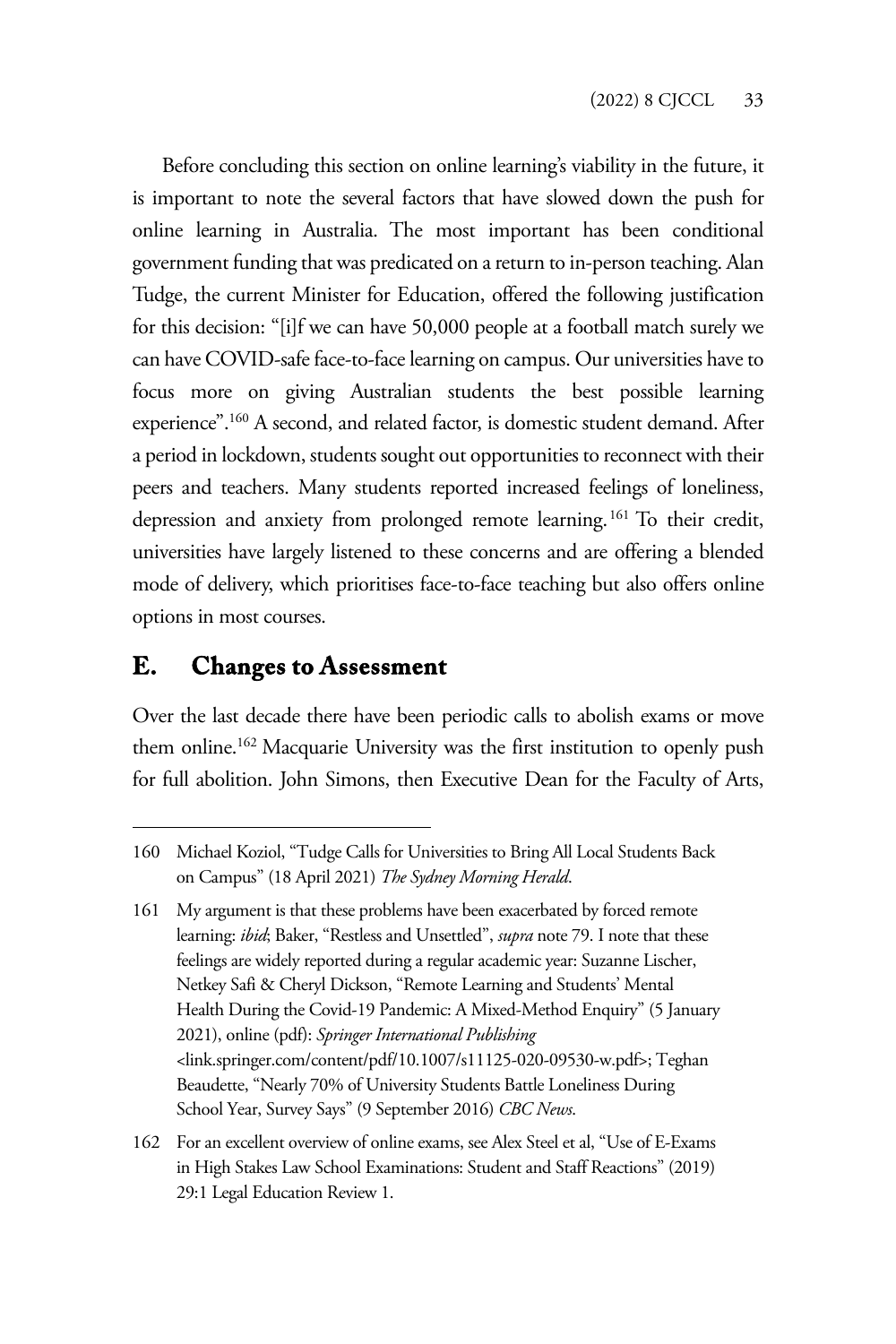justified this position on the belief that exams fail to develop "questioning, selfsufficient learners". 163 Against this argument, scholars have articulated the benefits of exams which include the development of broad, higher-order thinking skills.164 Like all areas of teaching, there is vigorous debate on this issue and no settled position. Reasonable people will disagree about the efficacy of exams. However, disciplines like law also need to navigate professional accreditation bodies, which require evidence of individual academic achievement.165

The pandemic brought this debate to a head as universities were forced to move all assessment online. Courses with exams were required to either change their assessment scheme, undertake a non-invigilated exam<sup>166</sup> or use proctoring software.167 These changes were necessary to safeguard the health of staff and

- 164 Scholars have also argued that multiple choice exams can test higher order reasoning in law: Danielle Bozin, Felicity Deane & James Duffy, "Can Multiple Choice Exams Be Used to Assess Legal Reasoning? An Empirical Study of Law Student Performance and Attitudes" (2020) 30:1 Legal Education Review 1; Penny Van Bergen & Rod Lane, "Exams Might Be Stressful, but They Improve Learning" (19 December 2014) *The Conversation*; Penny Van Bergen & Rod Lane, "Should We Do Away With Exams Altogether? No, But We Need to Rethink Their Design and Purpose" (1 December 2016) *The Conversation*.
- 165 In South Australia that is the Legal Practitioners Education and Admission Council: "Legal Practitioners Education and Admission Council (Including Admissions)", online: *Courts Administration Authority of South Australia*  <www.courts.sa.gov.au/law-practice/legal-practitioners-education-admissioncouncil/>.
- 166 In law, submissions were routinely through software such as Turnitin. For a robust critique of this software see Nick Roll, "New Salvo Against Turnitin" (19 June 2017), online: *Inside Higher Education*  <www.insidehighered.com/news/2017/06/19/anti-turnitin-manifesto-callsresistance-some-technology-digital-age>.
- 167 The use of proctoring software has given rise to privacy concerns: Zhou, "Monash", *supra* note 129. Students at the ANU also organise a mass petition against the use of surveillance technology: "Tell ANU: Students Say NO to

<sup>163</sup> John Simons, "Why We Should Abolish the University Exam" (8 July 2011) *The Conversation*.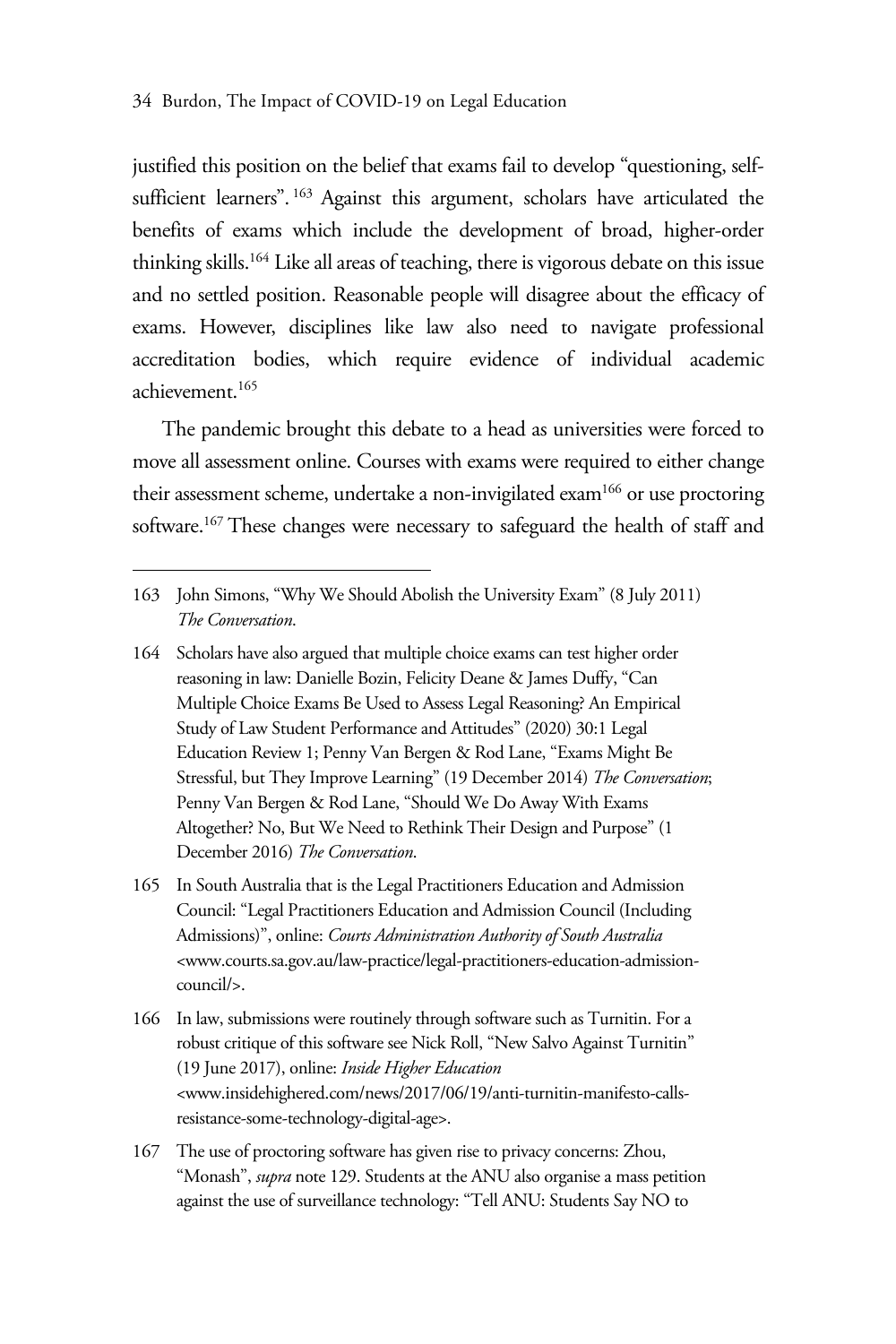students and promote a pathway for students to continue their education. However, what makes this an example of crisis capitalism, is that many universities have sought to use the pandemic as an opportunity to abolish exams once and for all.168 This time there is no pedagogical discussion or debate about the utility of exams and, in some cases, staff were simply informed of the decision. An example of the latter is Curtin University, which, in November 2020, circulated a memo to staff that stated, "no more exams will be held after mid-next year, except in special circumstances".169 A spokesperson from Curtin denied that the pandemic was being used as a cover for the change, but a close reading of their statement is instructive: "[t]he fact that it is happening during a year that experienced a pandemic, and so soon after the pivot to online delivery, is coincidental *but timely*".170

At the University of Adelaide, staff have been given a proposal and asked to send feedback to an online portal. This is an example of what Thornton calls "top-down managerialism",171 because it denies academics the opportunity to genuinely influence the parameters of discussion. Here is the text of the proposal:

[w]e should ensure assessment tasks are authentic to practice in the discipline and enable students to apply their knowledge and skills to real world/work problems and challenges, including through Work Integrated Learning tasks and group assessments. This means we should move decisively away from the use of low-authenticity, traditional exams. Where exams are maintained, we

- 170 *Ibid* [emphasis added].
- 171 Thornton, *supra* note 1 at 18.

Proctorio", online: *change.org* <www.change.org/p/australian-nationaluniversity-tell-anu-students-say-no-to-proctorio>.

<sup>168</sup> Simon Jenkins, "Let's Seize This Rare Chance to Abolish School Exams and League Tables" (2 October 2020) *The Guardian*; Sally Weale & Richard Adams, "'Covid Has Been a Big Catalyst': Universities Plan for Post-Pandemic Life" (13 July 2021) *The Guardian*.

<sup>169</sup> Rebecca Turner, "Curtin University Plans to Ditch In-Person Lectures and Exams, Even After Coronavirus Pandemic Ends" (26 November 2020) *ABC News*.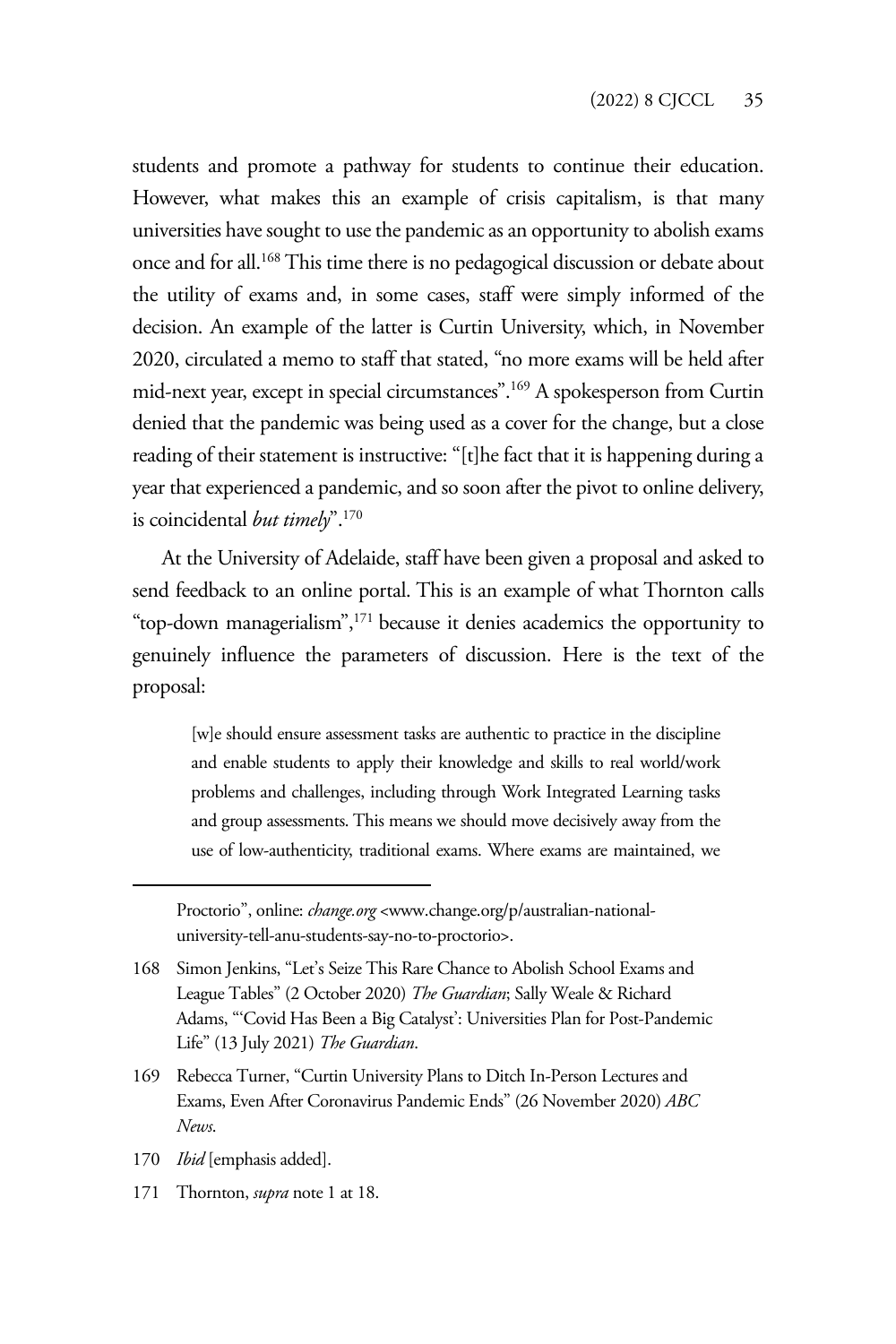should adopt authentic approaches to exam-based assessment design. We should enhance the student experience, and the fairness and effectiveness, of group assessment.172

There is a lot to unpack in this paragraph, but the clear mandate is that assessments should prepare students for work in the economy. The word 'authentic' should be interpreted as linked to this instrumental goal and the overall trajectory is to move 'decisively' away from 'traditional' exams. We are not told what constitutes a 'traditional' exam. However, 'authentic' exams could be ones that test other qualities such as critical thinking, historical knowledge or abstract thought. These qualities were once central to the mandate of Australian universities 173 but they are barely recognised as relevant in the neoliberal university.

#### **V. Conclusion**

In this article, I have argued that the COVID-19 pandemic has not created a radical break with the past and that current changes to learning and teaching are a continuation of neoliberal governance. This argument rested on a conception of capitalism, which views crisis as constitutive of its further consolidation and growth. Further, I have also argued that university managers have used the pandemic as an opportunity to usher in changes that are unpopular by using the language of necessity. To demonstrate this argument, I have sought to identify lines of inconsistency between what university leaders argued before and during the pandemic. I supplemented this with a critical reading of the rhetoric deployed by leaders when promoting changes.

In past research, I have outlined strategies for academic resistance to neoliberalism.174 Much of that remains relevant for how we might respond to

<sup>172</sup> *Ibid*.

<sup>173</sup> Forsyth, *supra* note 13 at 4.

<sup>174</sup> Mary Heath & Peter Burdon, "Academic Resistance to the Neoliberal University" (2013) 23:2 Legal Education Review 379 at 379.